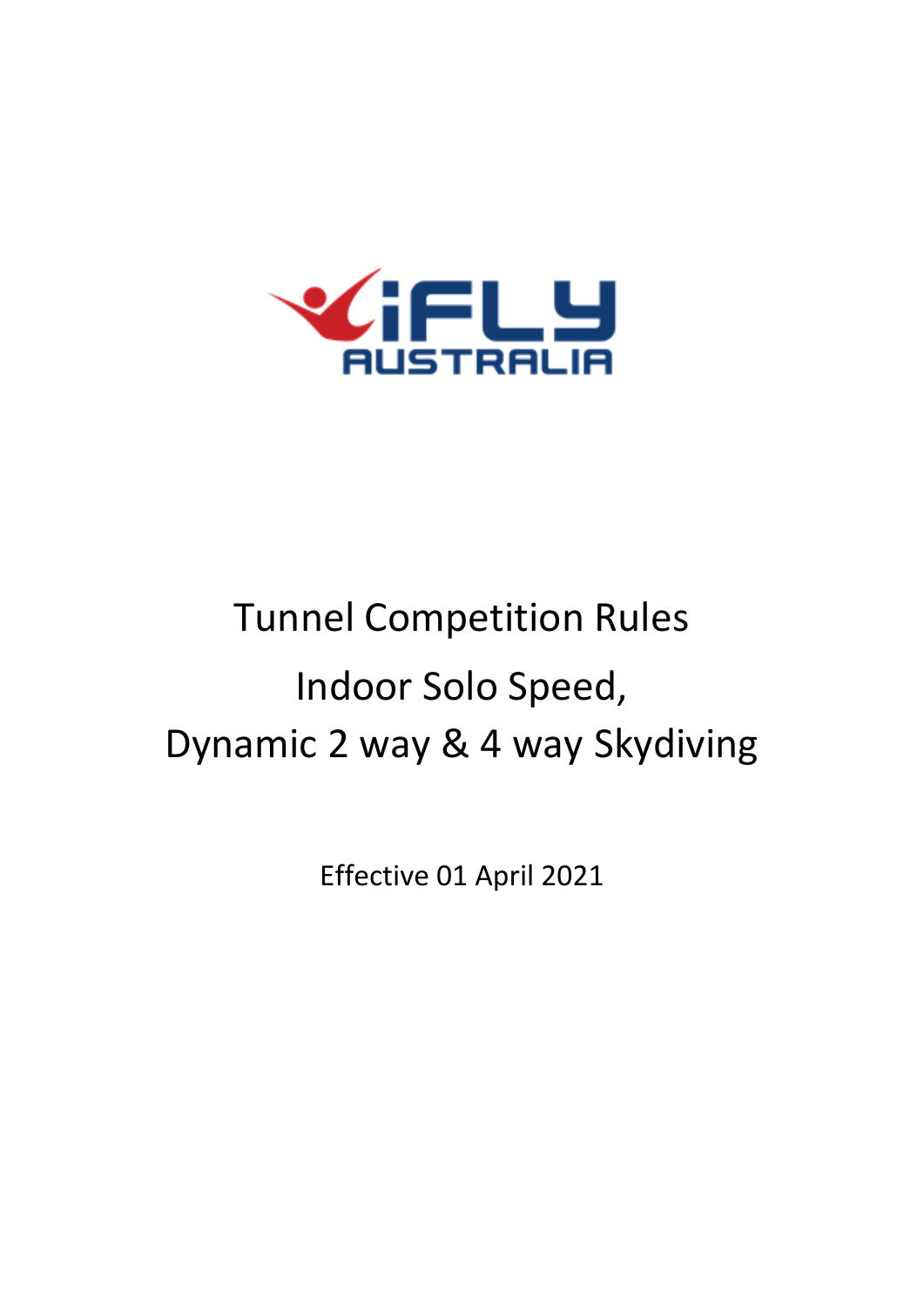Any person acting on behalf of the iFly Australia Tunnel Competition or one of its members is hereby authorized to copy, print, and distribute this document, subject to the following conditions:

1. The document may be used for information only and may not be exploited for commercial purposes.

2. Any copy of this document or portion thereof must include this copyright notice.

Note that any product, process or technology described in the document may be the subject of other intellectual property rights reserved by the iFly Australia Tunnel Competition or other entities and is not licensed hereunder.

The iFly Australia Tunnel Competition would like to thank the International Parachuting Commission (IPC) for granting permission to adapt the IPC competition rules.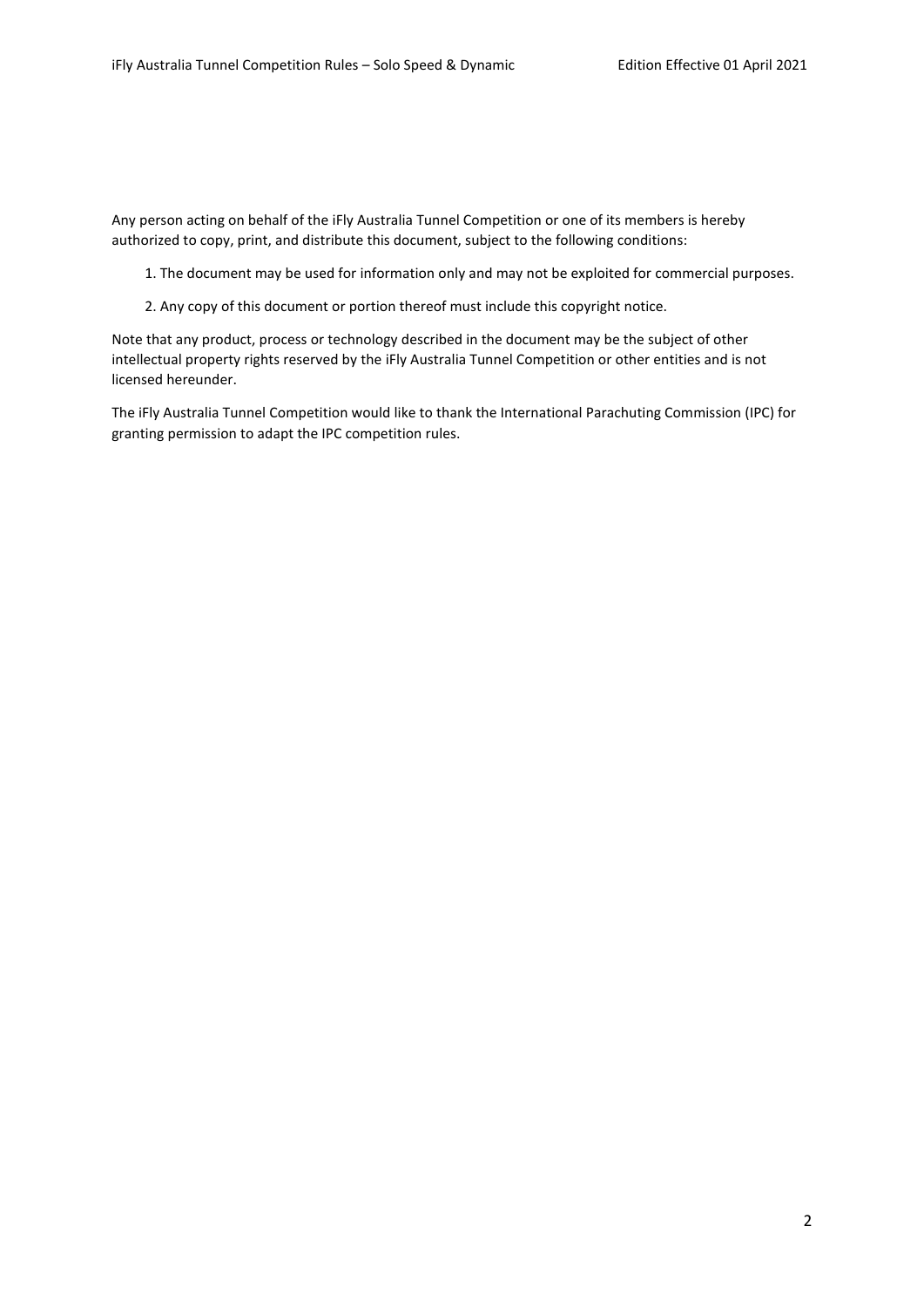# **TABLE OF CONTENTS**

<span id="page-2-0"></span>

| 1. |       |  |
|----|-------|--|
| 2. |       |  |
|    | 2.1.  |  |
|    | 2.2   |  |
|    | 2.3.  |  |
|    | 2.4.  |  |
|    | 2.5.  |  |
|    | 2.6.  |  |
|    | 2.7.  |  |
|    | 2.8.  |  |
|    | 2.9.  |  |
|    | 2.10. |  |
|    | 2.11. |  |
|    | 2.12. |  |
|    | 2.13. |  |
|    |       |  |
| 3. |       |  |
|    | 3.1.  |  |
|    | 3.2.  |  |
| 4. |       |  |
| 5. |       |  |
|    | 5.1.  |  |
|    | 5.2.  |  |
|    | 5.3.  |  |
|    | 5.4.  |  |
|    | 5.5.  |  |
|    | 5.6.  |  |
|    | 5.7.  |  |
|    | 5.8.  |  |
|    | 5.9.  |  |
|    | 5.10. |  |
|    | 5.11. |  |
|    | 5.12. |  |
|    | 5.13. |  |
| 6. |       |  |
|    | 6.1.  |  |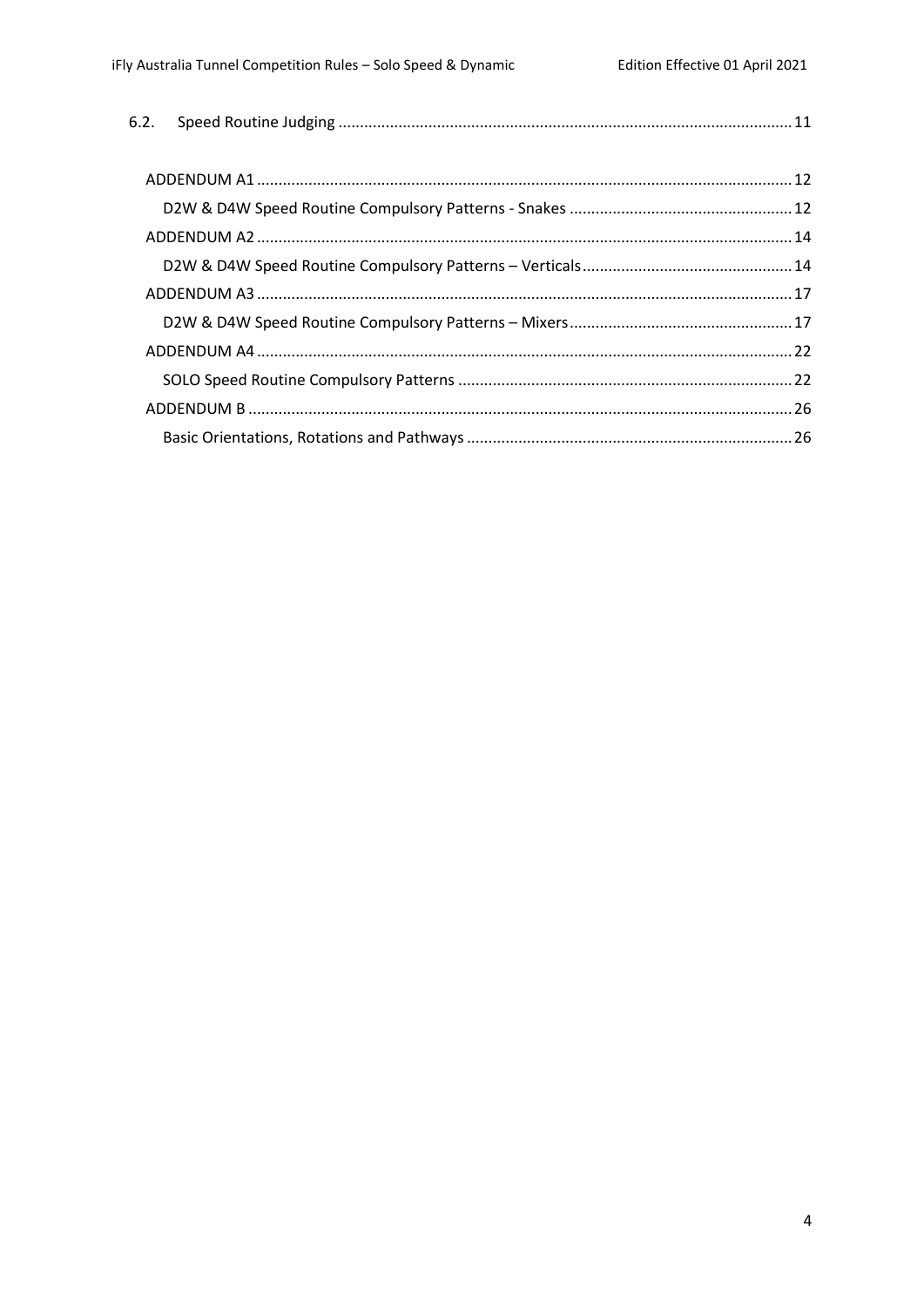#### **1 AUTHORITY**

The competition will be conducted under the authority granted by the iFly Australia Tunnel Competition, per the regulations of the iFly Australia Tunnel Competition and these rules. All participants accept these rules and the iFly Australia Tunnel Competition regulations as binding by registering in the competition.

#### **2. DEFINITIONS OF WORDS AND PHRASES USED IN THESE RULES**

2.1 PERFORMERS: Solo Speed Team is composed of one (1) Performer

A Dynamic 2-Way (D2W) Team is composed of two (2) Performers.

A Dynamic 4-Way (D4W) Team is composed of four (4) Performers plus one (1) Alternate.

2.2 Junior Performer

Is a person whose 18<sup>th</sup> birthday occurs either during or after the calendar year in which the relevant competition takes place

- 2.3 BODY: consists of the entire Performer and his/her equipment.
- 2.4 HEADING: The compass direction in which the front of the torso of the Performer faces.
- 2.5 MOVE: A change in body position, and/or a rotation around one or more of the three (3) body axes, or a static pose. See Addendum B.
- 2.6 PATTERN: A movement sequence during which the Performers' bodies follow pathways, often with embedded moves or intermixing.
	- 2.6.1 Compulsory Pattern: a Pattern with specific performance requirements. See Addenda A.
- 2.7 SIDELINES FOR SPEED ROUTINES: Two (2) vertical lighted lines positioned on the transparent tunnel walls 180° opposite each other to describe a vertical plane that spans across the flight chamber. The Start Sideline is clockwise from the doorway (with respect to top view.)
- 2.8 CENTRELINE A vertical plane that spans across the centre of the flight chamber extending from one (1) vertical line positioned on the transparent tunnel wall 90° offset from the two (2) vertical lighted lines.
- 2.9 RING FOR SPEED ROUTINES: A horizontal line that crosses the centre of the flight chamber, two (2) metres above the cable floor, between the two (2) Sidelines. 2.8.1 Ring Plane (for Speed Routines): the plane parallel to the cable floor that spans across the entire flight chamber at the level of the Ring.
- 2.10 ANTECHAMBER: Area used by Teams as a waiting area for entrance into the flight chamber. This area is separated from public viewing areas and is for the exclusive use of Teams on call.
- 2.11 DIFFUSER: That vertical part of the flight chamber above the transparent viewing section.
- 2.12 FLIGHT: A Team's performance in the flight chamber.
- 2.13 ROUTINE: A sequence of Moves or Patterns performed during the working time.
	- 2.13.1 D2W & D4W SPEED ROUTINE: a routine composed of three (3) randomly drawn Compulsory Patterns (one from each group, Snakes, Verticals and Mixers, in that order), and Compulsory Transitions, repeated three (3) times, in the fastest time possible. The Speed Routine starts with a compulsory entrance and ends with a compulsory exit sequence.
	- 2.13.2 SOLO SPEED ROUTINE: a routine composed of Four (4) randomly drawn Compulsory Patterns (one from each group, Line and Verticals, two Mixers, in that order), and Compulsory Transitions, repeated One (1) time, in the fastest time possible. The Speed Routine starts with a compulsory entrance and ends with a compulsory exit sequence
- 2.14 WORKING TIME: The period of time during which a Team may perform a routine during a flight. Performers will wait for a visual signal before entering the flight chamber.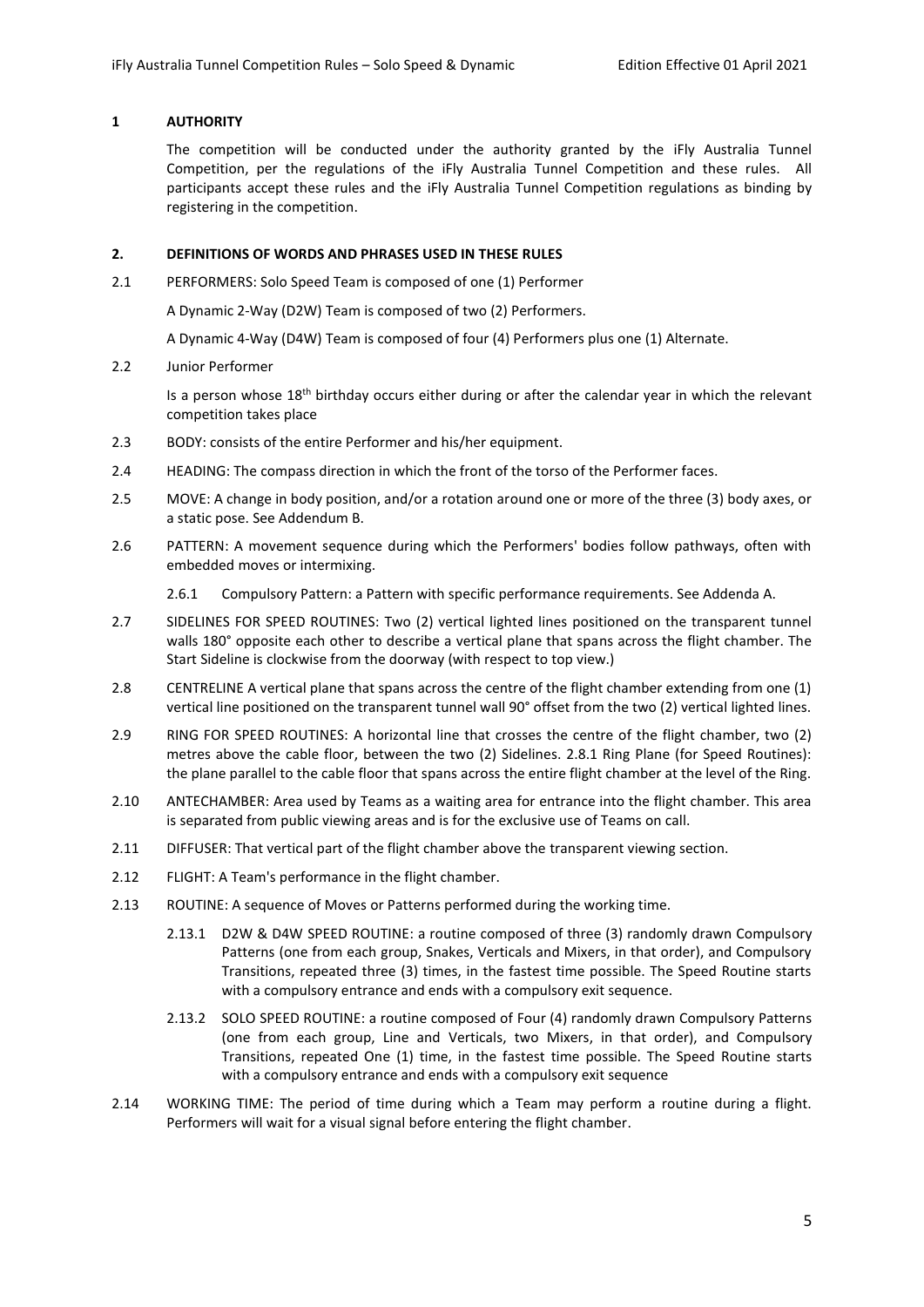- 2.14.1 Speed Routine Working Time starts when the first Performer crosses through the door's sensor beam and ends when the last Performer crosses through the door's sensor beam, completely exiting through the doorway of the flight chamber.
- 2.14.2 Sensor beam technology must be used to detect the start and end of Speed Routine Working Time.

### **3. THE EVENTS**

- 3.1 Discipline consists Four categories: Solo Speed, Dynamic 2-Way (D2W) Inter, Dynamic 2-Way (D2W) and Dynamic 4-Way (D4W), Open and Junior Events. There is no gender separation.
	- 3.1.1 Junior competitors, whose 15th birthday occurs during the calendar year of the competition may, if they choose, enter an open category event. Any competitor may only enter one category (Open or Junior).

#### 3.2 OBJECTIVE OF THE EVENT

The objective for the Teams is to perform Speed Routines in the fastest possible time.

- 3.2.1 After all completed round(s), the Winner in Solo Speed, D2W Open, D2W Inter, D4W Open, and in Junior categories will be declared
- 3.2.2 If two (2) or more Performers have equal scores, then if time permits, the first three (3) places will be determined by a tie-break Speed Round.

If a tie still exists, the following procedure will be applied:

- i) the best score, then the second best score, and then third best score, of any completed free rounds.
- ii) the best score, then the second best score, of any completed compulsory rounds.
- 3.2.3 All team members in the events will be awarded medals if placed First, Second or Third

#### <span id="page-5-0"></span>**4. SAFETY**

- 4.1 All competitors must, at minimum, be signed off as a Competent Flyer under IBA (International Bodyflight Association) and be able to participate safely in tunnel flying.
- 4.2 Minimum flying ability would require each individual to be able to show control when moving forwards and backwards, slow and fast fall, side sliding and turning, remembering that they are sharing the tunnel space with other people.
- 4.3 Coaches and Instructors are to never touch the competitors inside the wind tunnel other than to spot a potentially dangerous situation.
- 4.4 For safety reasons, if an individual flyer demonstrates unsafe or less than the minimum flying skills expected, he or she might be disqualified during the event or asked to exit the wind at any time, if deemed unsafe. Contact the event organiser or communicate with your wind tunnel coach/meet director with Questions regarding your suitability for this competition

#### **5 GENERAL RULES**

- 5.1 Performers' equipment: Performers are responsible for outfitting themselves in their own suitable clothing and footwear, including flight suits, helmets, goggles, and ear plugs.
	- 5.1.1 No additional equipment intended to artificially enhance the performance of the flyer is allowed (eg: palmed gloves). The event judge shall decide whether any equipment is allowed or not. Such decision is no grounds for a protest.
- 5.2 Wind Tunnel Equipage: "The minimum acceptable diameter for the flight chamber is 4.25 meters. The minimum height for the transparent wall is 3.7 meters."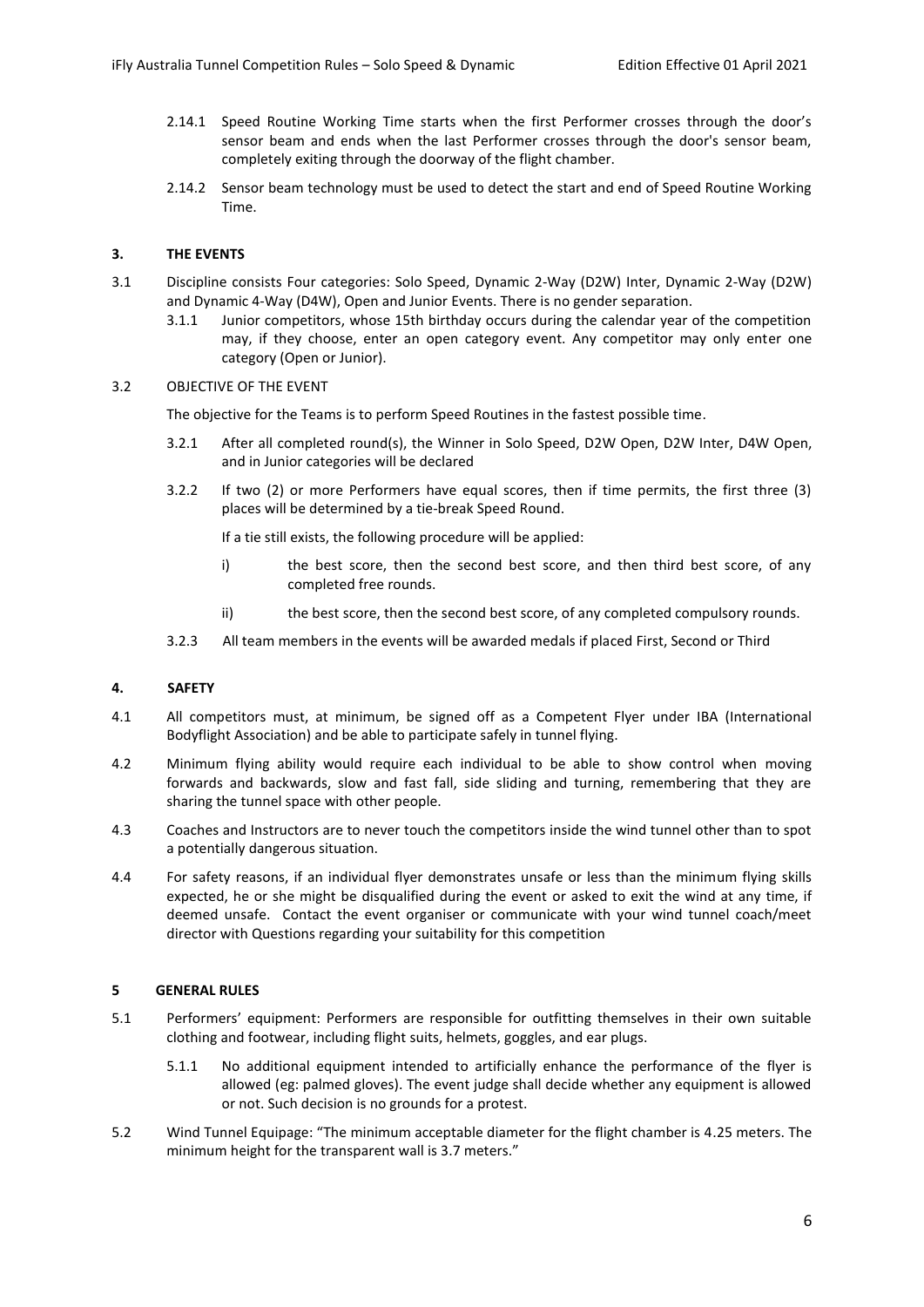- 5.2.2 The Sidelines must consist of two (2) vertical lines of lights. The lights may be LED technology. The Sidelines must extend from the floor up to the top of the transparent walls or five (5) metres, whichever is less.
	- 5.2.2.1 The Start Sideline must be green and the opposite Sideline blue.
- 5.2.3 The two (2) Rings must have a five (5) cm hole. The diameter of the Ring (from outer rim to outer rim) must be between fifteen (15) and eighteen (18) cm. The two (2) Rings must be positioned two (2) metres above the cable floor, one (1) on each Sideline.
	- 5.2.3.1 The Ring Plane is materialised on the transparent wall by horizontal lines (adhesive tape affixed or any other equivalent means) of at least fifty (50) cm long, level with the centre of the Ring, and starting on either side of the outer diameter of the Ring on both Sidelines.
- 5.2.4 The Centreline may be a vertical line of lights or adhesive tape affixed to the transparent tunnel wall and must extend from the cable floor (or from the top of the door) up to the top of the transparent walls or five (5) metres, whichever is less.
- 5.2.5 The speed setting will be indicated in the tunnel and shall be clearly visible to the Team prior to entering the flight chamber.
- 5.2.6 The wind tunnel equipage and the video judging system must be approved by the Chief Judge prior to the start of the official Training Flights. If any equipment does not meet the requirements as determined by the Chief Judge, this equipment will be deemed to be unusable for the competition.
- 5.3 USE OF SKYDIVING AND TUNNEL
	- 5.3.1 Freefall: Performers are not allowed to freefall from any aircraft or use any freefall simulator or wind tunnel, for Flights other than competition Flights, after the commencement of the competition.
- 5.4 FLIGHT CHAMBER ENTRY: Only one (1) doorway leading into the flight chamber will be used for entries and exits. The tunnel will be set to the correct speed decided by the Performer during the Speed Setting time. When the tunnel is at the correct speed, a signal will be given to the Performer.
- 5.5 THE DRAW
	- 5.5.1 The Draw for the Compulsory Patterns will be done publicly and supervised by the Chief Judge. Teams will be given not less than one (1) hour knowledge of the results of the Draw before the competition starts.
	- 5.5.2 The D2W & D4W Compulsory Patterns will be drawn as follows: One (1) Pattern from each group (Snakes, Verticals and Mixers), as shown in Addendum A, will be drawn for each Speed Round.
		- 5.5.2.1 All Compulsory Patterns will be singularly placed in three (3) containers, one for each group of Patterns. Individual withdrawal from each container, without replacement, will determine the Patterns to be performed.
	- 5.5.3 The Solo Speed Compulsory Patterns will be drawn as follows: One (1) pattern for each group (Line, Vertical) and two (2) pattern from Mixer

#### 5.6 FLIGHT ORDER

- 5.7.1 The flight order for the competition will be determined by a draw prior to the start of the competition.
- 5.7.2 The relevant order of flights will be maintained throughout the competition, except for any logistical changes deemed necessary by the chief judge and the meet director.
- 5.7.3 The minimum time between flights for a performer will be ten (10) minutes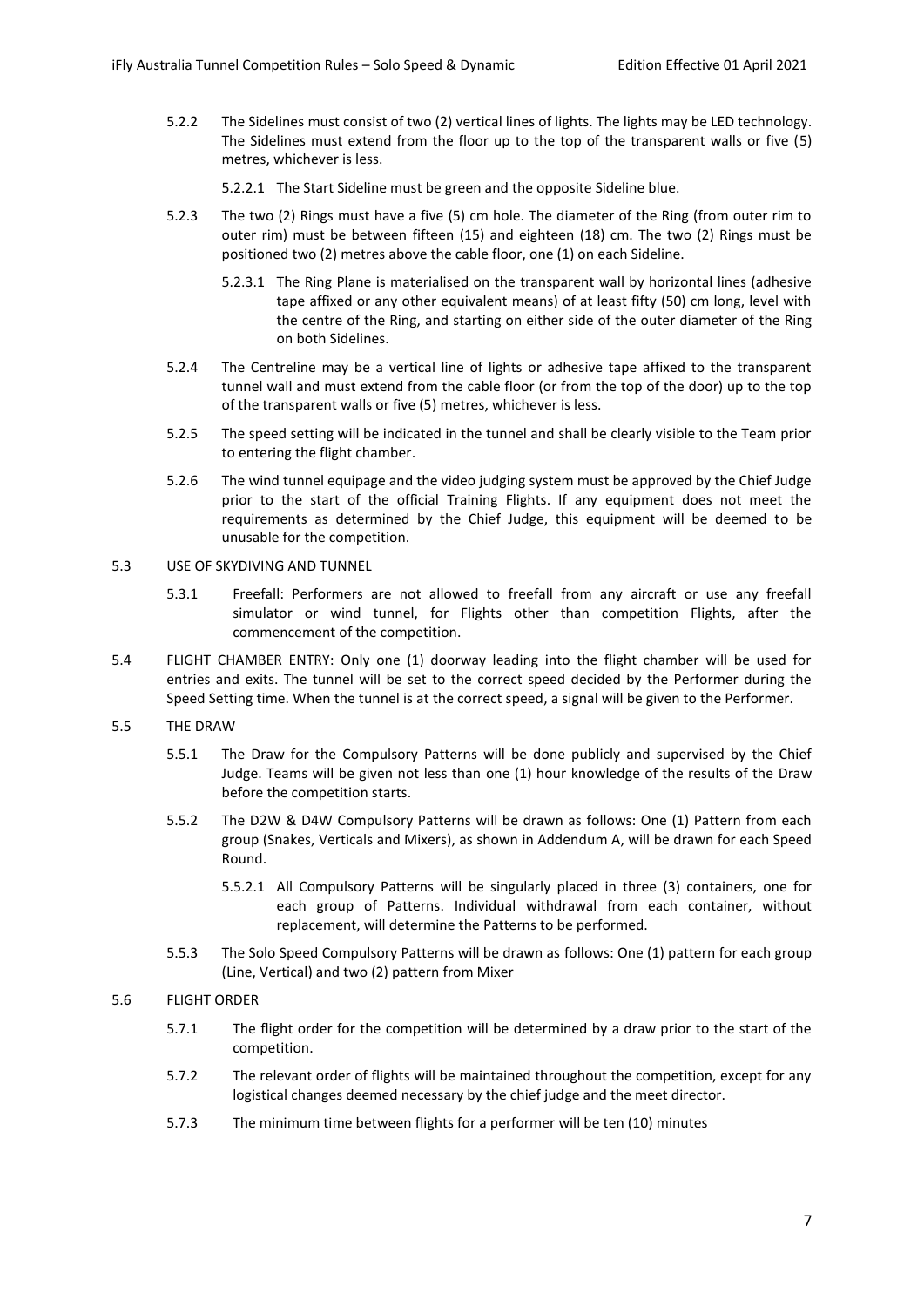#### 5.7 ROUNDS

- 5.7.1 A minimum of one (1) round constitutes a competition wherein a winner can be determined
	- 5.7.1 D2W Inter Competition is composed of up to six (6) rounds.
	- 5.7.2 D2W Open & D4W Open Competition is composed of up to eight (8) rounds.
	- 5.7.3 Solo Speed Competition is composed of up to six (6) rounds.
- 5.7.2 In the official practice flight the nominated team captain shall communicate with the tunnel instructor to request the speed to be increased, reduced or to confirm that it is ok. The speed reached will be used as the default speed for the team. The tunnel driver shall select the default speed for each team prior to that team entering the tunnel. If no signals are given, then the default speed is assumed by the tunnel driver to be satisfactory.
- 5.7.3 Time must be reserved before the end of the competition to allow for the completion of the tie break round

#### 5.8 WORKING TIME

- 5.8.1 Working time starts the instant the Performer begins flying, as determined by the Judges.
- 5.8.2 The chronometer will be operated by the person appointed by the Chief Judge and/or event organiser.

#### 5.9 VIDEO RECORDING

- 5.9.1 Video evidence is required for each flight.
- 5.9.2 For the purpose of these rules, "video equipment" shall consist of the complete video system used to record the video evidence of the Performer's Flight, including the camera(s), recording media, cables and power source. The video equipment must be able to deliver a High Definition 1080 type digital signal with a minimum frame rate of 50 frames per second through a memory card (minimum class 10), approved by the Chief Judge.
- 5.9.3 The Organiser shall provide the video evidence required to show the Performer's Flight to third parties. A backup recording of all competition Flights will be made.
- 5.9.4 The Organiser is responsible for assuring the compatibility of the video equipment with the scoring system.
- 5.9.5 For Speed Routines, a minimum of two (2) cameras must record video; one camera positioned at one of the Sidelines, level with the Ring, and the other camera positioned at the Centreline. If the wind tunnel configuration permits, a third camera may be positioned at the other Sideline.
- 5.9.6 Video recording must allow the Judges to clearly view the cable floor up to at least three (3) metres (or to the top of the transparent wall, whichever is greater) above the Ring.
- 5.9.7 The camera(s) must be fixed static to the mount and on the same side of the tunnel as the Judges' live viewing gallery location.
- 5.9.8 The flight chamber doorway that will be used for entry and exit shall be fully shown in the video evidence. The position of the Judges with respect to the flight chamber doorway that will be used for entry and exit will be published not less than 90 days before the start of competition.
- 5.9.9 The speed setting will be indicated in the tunnel and shall be clearly visible to the Performer prior to entering the flight chamber.
- 5.9.10 A video controller will be appointed by the organiser, with the approval of the Chief Judge, prior to the start of the competition. The video controller is responsible for the functionality of the video equipment to ensure it is usable for the competition.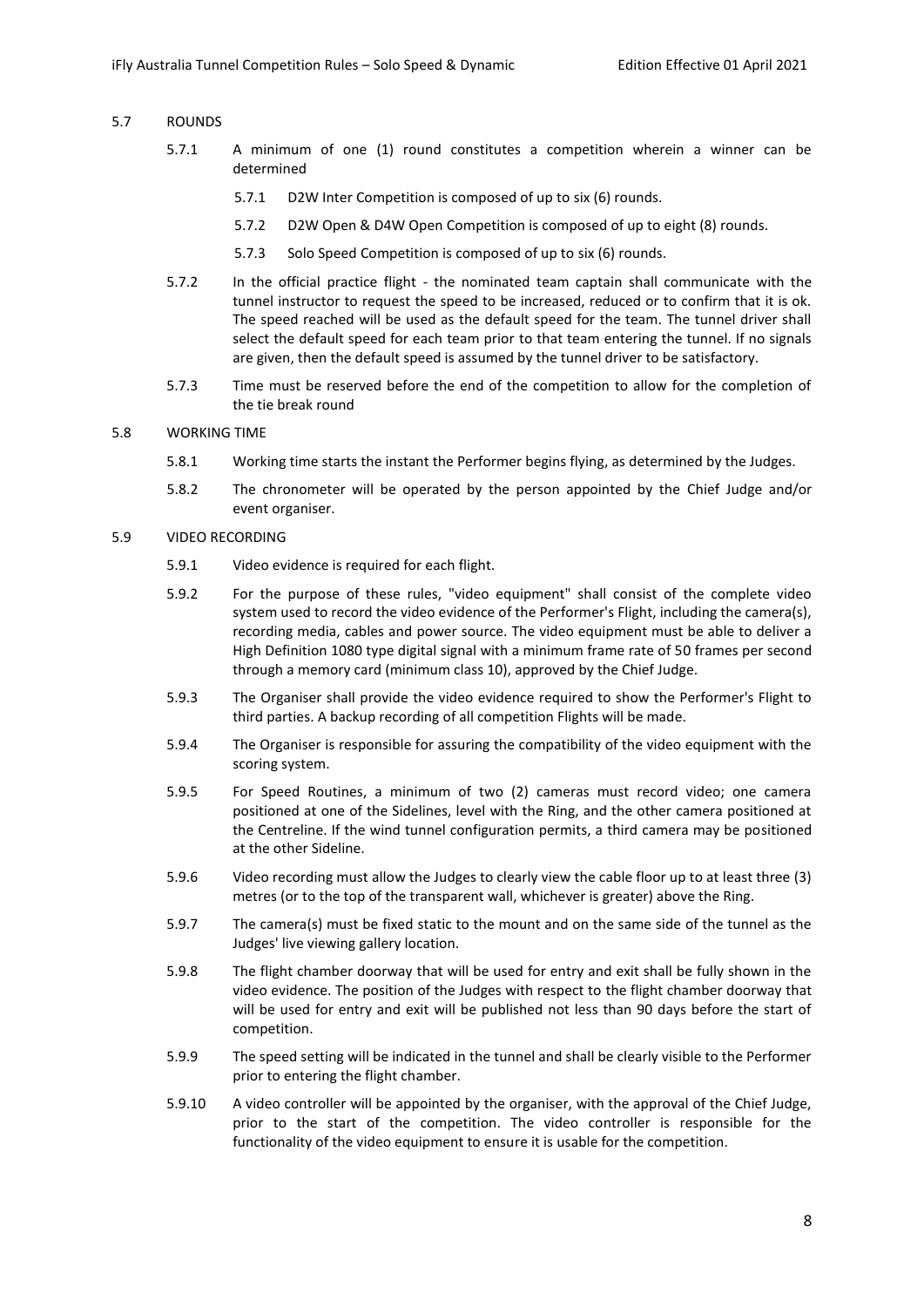5.9.11 The Organiser must provide the Performers with a way of identification of the Performer to be included in the video evidence.

#### 5.10 SCORING

The score is based on the time, measured in thousandths of a second that the Team takes to perform the three (3) Compulsory Patterns, repeated three (3) times, as well as the Compulsory Entrance, the Compulsory Transitions, and the Compulsory Exit Sequence; plus penalty times for infringements and omitted Compulsory Patterns.

- 5.10.1 Once the Performer has entered the flight chamber, the Flight shall be evaluated and scored.
- 5.10.2 Infringements: Each incorrect, incomplete or non-judgeable Compulsory Entrance, Compulsory Pattern, Compulsory Transition or Compulsory Exit Sequence will lead to adding a penalty of five (5) seconds for D2W & D4W or three (3) seconds for Solo Speed to the total time for the Speed Routine. Solo Speed Skips incur a twenty (20) second penalty. See Addendum A for performance and scoring requirements.
- 5.10.3 The Performers become designated as P#1, P#2, P#3 and P#4 (P#1 and P#2 for D2W) according to the order in which they enter the flight chamber at the start of the Speed Routine.
- 5.10.4 A five (5) second penalty will apply to the Compulsory Entrance, each Compulsory Pattern, each Compulsory Transition and the Compulsory Exit Sequence if:
	- Any part of the first Performer's body crosses the doorway entering the flight chamber before the visual signal is given to start the working time
	- Any Performer does not maintain their designated slot. If the same positioning error is carried into the following Patterns to the end of the Speed Routine, this will be considered as one infringement only, provided that the intent of following the performance requirements in the following Patterns and compulsory exit sequence is clearly presented and no other infringement occurs. (After the positioning error, the new order of the Performers must be maintained.
	- The Team does not stay in view and clearly present the performance requirements to the Judges. e.g., if any Performer flies so high in the Diffuser that the Judges cannot determine that the Pattern has been performed correctly, (e.g., properly crossed a Sideline, rotation away from the Start Sideline, etc.).
	- The leading Performer completely crosses the next Sideline before the following Performer completely crosses the previous Sideline, i.e., lack of synchronisation (D2W only).
- 5.10.5 The Compulsory Entrance, certain listed Transitions (as set forth in Addendum A), each Pattern, and the Compulsory Exit Sequence may receive a maximum of one (1) five (5) second time penalty; the maximum number is fourteen (14).
- 5.10.6 An omitted Compulsory Pattern will lead to adding a penalty of twenty (20) seconds to the total time for the Speed Routine. An omission is one of the following:
	- A Compulsory Pattern missing from the drawn sequence.
	- No clear intent to finish the Compulsory Pattern (e.g., after an infringement) is seen and there is a resulting time advantage to the Team.
	- No clear intent to perform the correct Compulsory Pattern is seen and another Pattern is presented and there is a time advantage to the Team resulting from the substitution.
- 5.10.7 If a Team crashes and becomes disorganised during a Compulsory Pattern, the Team may continue to the next Compulsory Pattern accruing only a five (5) second time penalty provided that the Judges see the Team losing time in the process of getting organised and there is no time advantage to the Team.
- 5.10.8 One or more Judges may make an evaluation of any infringements and of an omission.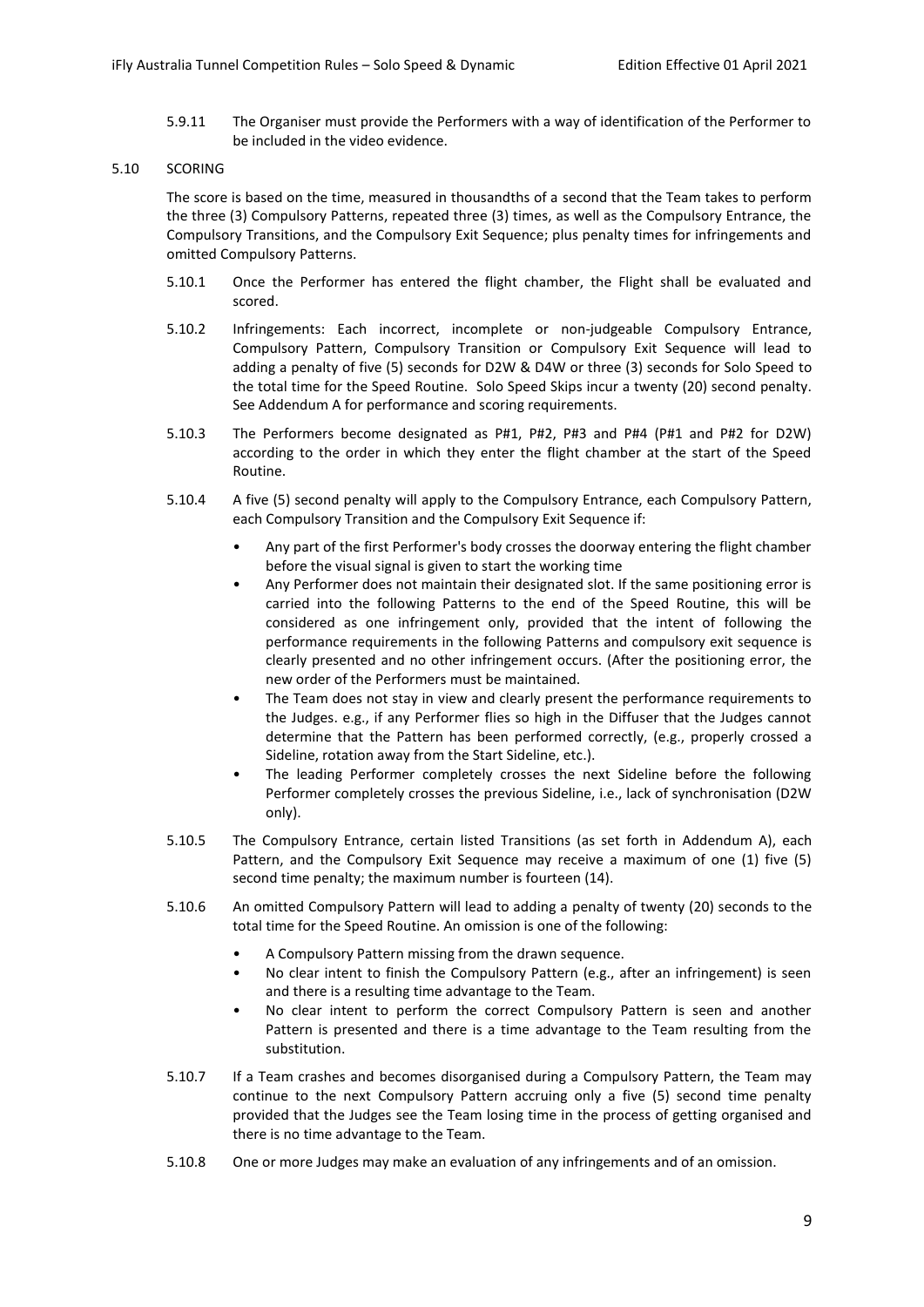- 5.10.9 Challenge: A Team may challenge an infringement or omission given by the Judges. No Team can challenge any infringement or omission given by the Judges to another Team.
	- 5.10.9.1 After the judges have officially announced their time and busts (specifying the pattern(s) and line(s)), the team may request an official review. This request triggers the challenge procedure and cannot be cancelled. In such case, a visual signal could be given (eg: yellow lines).
	- 5.10.9.1.2 This official request must be made before the next flight of the other team, if any, and before leaving the Antechamber.
	- 5.10.9.1.3 The review by the Team can only be made once and at normal speed.
- 5.10.10 Right after this official review, the team decides to confirm their challenge or to give up. If the team persists in the challenge procedure, then the judges will watch the video of the flight, according to para 6.5.2 and 6.5.3, and determine whether or not the infringement or omission occurred.
- 5.10.11 If the Judges determine that the infringement or omission occurred, or if the Team, after watching the video, gave up the procedure, the Team may not again challenge another infringement or omission given by the Judges.
- 5.10.12 The final time for each Speed Routine will be published, including the raw speed routine completion time, time penalties, infringement types and any omissions.
- 5.11 FLIGHT ABORTION

If, during any competition flight, one (1) or more of the Performers intentionally leaves the flight chamber for any reason (other than a direct order from the Event Judge or Chief Judge), deliberately stopping the flight early, no re-entrance or re-flight will be allowed.

- 5.12 RE-FLIGHTS
	- 5.12.1 In case of an unforeseen change of environment during performance, a re-flight may be granted.
	- 5.12.2 Contact or other means of interference between the Performer and/or the tunnel walls/cable floor shall not be grounds for a re-flight.
	- 5.12.3 Problems with a competitor's equipment shall not be grounds for a re-flight.
	- 5.12.4 A re-flight may be granted if the Event Judge or Chief Judge concludes that the performance of a Team has been adversely affected by any external factor(s). The Event Judge's or Chief Judge's decision is no grounds for a protest.
	- 5.12.4 A re-flight will be granted if a tunnel spotter must abort a Team's flight for any safety reason, provided that there was no intentional act on the part of the Team to create a safety problem.
	- 5.123.5 A re-flight will be made as soon as possible after the incident giving rise to the re-flight. In all cases, a re-flight must be made with a minimum of a two (2) minute delay starting from the time when the last Performer of the aborted flight completely exits the doorway.

#### 5.13 SPEED SETTING AND TRAINING PERFORMANCE

- 5.13.1 Speed Setting: Either three (3) minutes or two (2) times one (1) minute and thirty (30) seconds will be allocated to each team for speed setting. The lighted Sidelines and Centreline plus the judging and scoring systems to be used in the competition will be used for the official Speed Setting Flights. No score or time will be given by Judges.
- 5.13.2 Flights may only take place prior to the start of the competition
- 5.13.3 The wind tunnel configuration used for the competition will also be used for the official training performance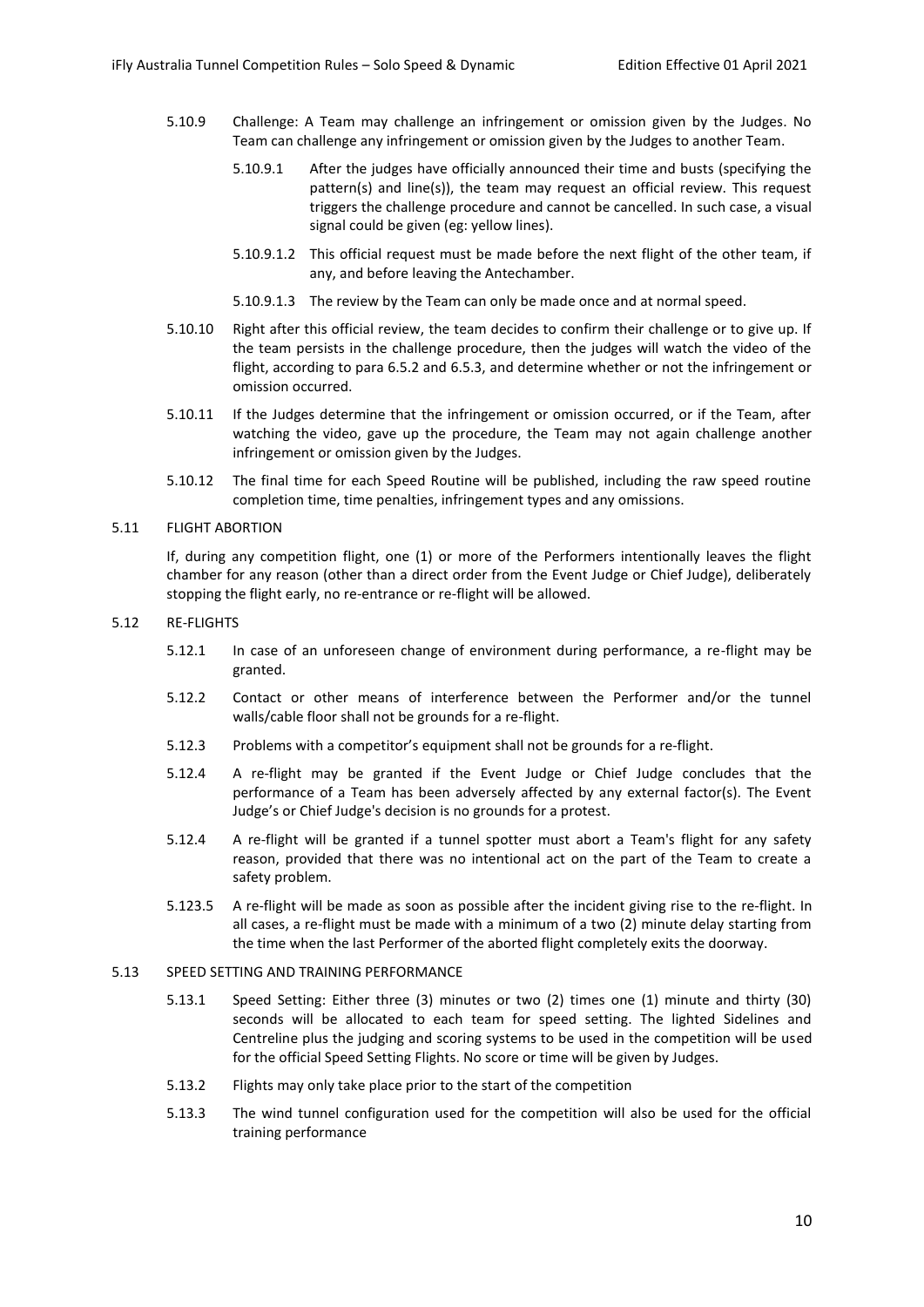#### **6. JUDGING**

#### 6.1 JUDGE REQUIREMENTS

- 6.1.1 A panel consisting of three (3) Judges must evaluate each Performer's Flight. A complete round shall be judged by the same panel.
- 6.1.2 Viewing the Flights: The Judges will view each Performer's Flight from the flight chamber viewing gallery. The Judges will watch each Flight live.
- 6.1.3 All Judges will evaluate all judging criteria.
- 6.1.4 No Performer will approach or talk to the Judges during any Team's flight.
- 6.2 Speed Routine Judging:
	- 6.2.1 Three (3) Judges, must evaluate each Team's Speed Routine.
		- 6.2.1.1 Each Judge will watch each Team's flight from an assigned physical location or by viewing the video monitor of a camera set in that same assigned physical location.
		- 6.2.1.2 The Judges may use video monitors and these cameras must record video (para 4.2.8). The cameras for the video monitors must be positioned in accordance with the Judges' assigned physical locations below.
	- 6.2.2 Judges' Assigned Physical Locations:
		- 6.2.2.1 In Solo Speed & D2W, one Judge, positioned at a Sideline, will evaluate for complete crossings of the Sidelines. In D2W, the one Sideline Judge will also evaluate Synchronisation. In D4W, two (2) Judges, positioned at either or both Sideline(s), will evaluate for complete crossings of the Sidelines. The Sideline Judge(s) must be positioned such that the Sideline on the far wall is obscured from view by the Sideline on the near wall.
		- 6.2.2.2 A Ring Judge will evaluate that no part of any Performer's body is visible in the Ring hole (Vertical Patterns only). The Ring Judge must be positioned with the Judge's eye level with the Ring and the outer rim (but no view beyond the outer rim) of the far Ring visible through the five (5) cm hole of the near Ring.
		- 6.2.2.3 A Judge, positioned at the Centreline with the Judge's eye level with the Ring Plane, will evaluate the Team's correctness in following the performance description of each Compulsory Pattern (e.g., Performers flying in the correct order, pirouettes in correct direction, etc.). This judge will also evaluate for complete crossings of the Centreline.
		- 6.2.2.4 In D4W, a Judge may be positioned between the Centreline and a Sideline Judge. This Judge will evaluate the Team's adherence to the performance description of each Compulsory Pattern (e.g., Performers flying in the correct order, pirouettes in correct direction, etc.)
	- 6.3 Judges' Video Review Process for Speed Routines:
		- 6.3.1 At the request of any member of the judging panel, made within fifteen (15) seconds after the end of the flight, the Chief Judge or the Event Judge will allow a video review, from a particular camera view, of the part of the flight in question. A video from a particular camera view may be subject to several different requests as long as the same part of the flight is not reviewed.
		- 6.3.2 For each request, a maximum of three (3) viewings per camera view is permitted. Two (2) viewings may be done at different speeds.
		- 6.3.3 Three (3) or more judges, overseen by the Chief Judge or the Event Judge, will make an assessment by a majority decision of the part(s) of the flight in question.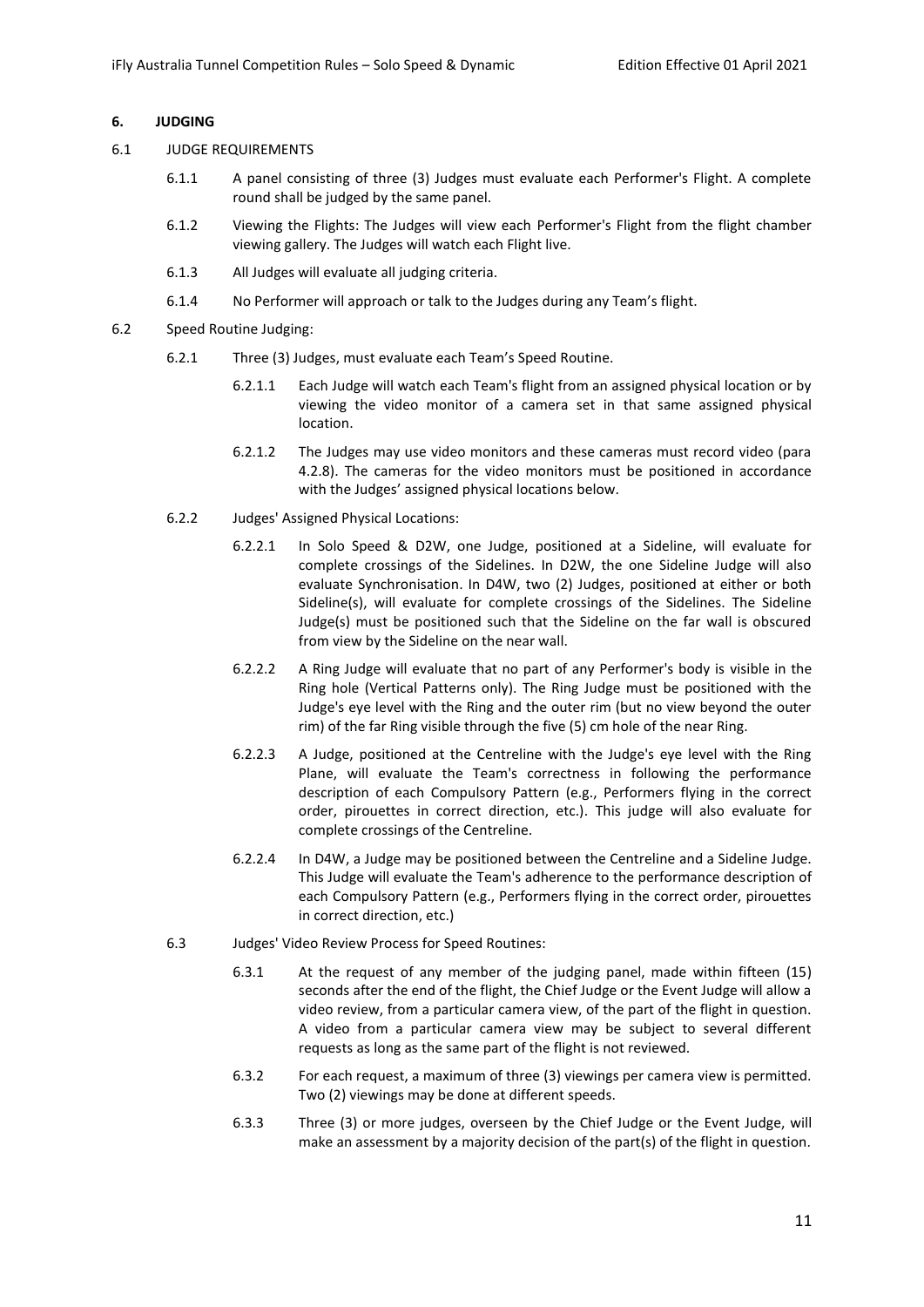# **ADDENDUM A1**

# D2W & D4W SPEED ROUTINE COMPULSORY PATTERNS

# <span id="page-11-1"></span><span id="page-11-0"></span>SNAKES PERFORMANCE REQUIREMENTS & JUDGEMENT CRITERIA

Performance Requirements for Snakes

- The Sidelines and Centreline apply.
- Each Performer's entire body must completely cross each Sideline and Centreline.
- Each Performer must be in the orientation of the Snake before crossing the Start Sideline after the Compulsory Entrance.
- For the Compulsory Entrance and before reaching the Start Sideline:
	- − In D2W, P#1 must be closer to the Start Sideline than P#2 before starting the first Snake.
	- − In D4W:
	- − P#1 must be closer to the Start Sideline than P#2, P#3 and P#4 before starting the first Snake.
	- − P#2 must be closer to the Start Sideline than P#3 and P#4 before starting the first Snake.
	- − P#3 must be closer to the Start Sideline than P#4 before starting the first Snake.
- The following Performer(s) follow the leader throughout the illustrated pathway, with respect to top view. (Mirror image is not permitted.) Diagram shows First and Third Snake and Second Snake.



- During any Snake, each Performer crosses a Sideline six (6) times and crosses the Centreline three (3) times. Infringements Applicable to the Compulsory Entrance
- If the Compulsory Entrance is not performed correctly, a five (5) second penalty will apply. Infringements Applicable to Snakes
- If a Performer flies any Snake differently from that which is described, (e.g., failure to switch to outface during a Switching Snake, etc.) a five (5) second penalty applies.
- Apart from the Compulsory Entrance, if a Performer's body is not in the correct orientation, (e.g., it is horizontal,) before crossing the Start Sideline, a five (5) second penalty applies.
- If a Sideline or Centreline is not completely crossed, (e.g., a hand does not pass the line, even though the rest of the body does,) a five (5) second penalty applies.
- If the Performers change their order of following one another, or a different Performer becomes the leader during any Snake, a five (5) second penalty applies (paragraph 6.3.3). Also see paragraph 6.3.1 to paragraph 6.3.6 for general busts and skips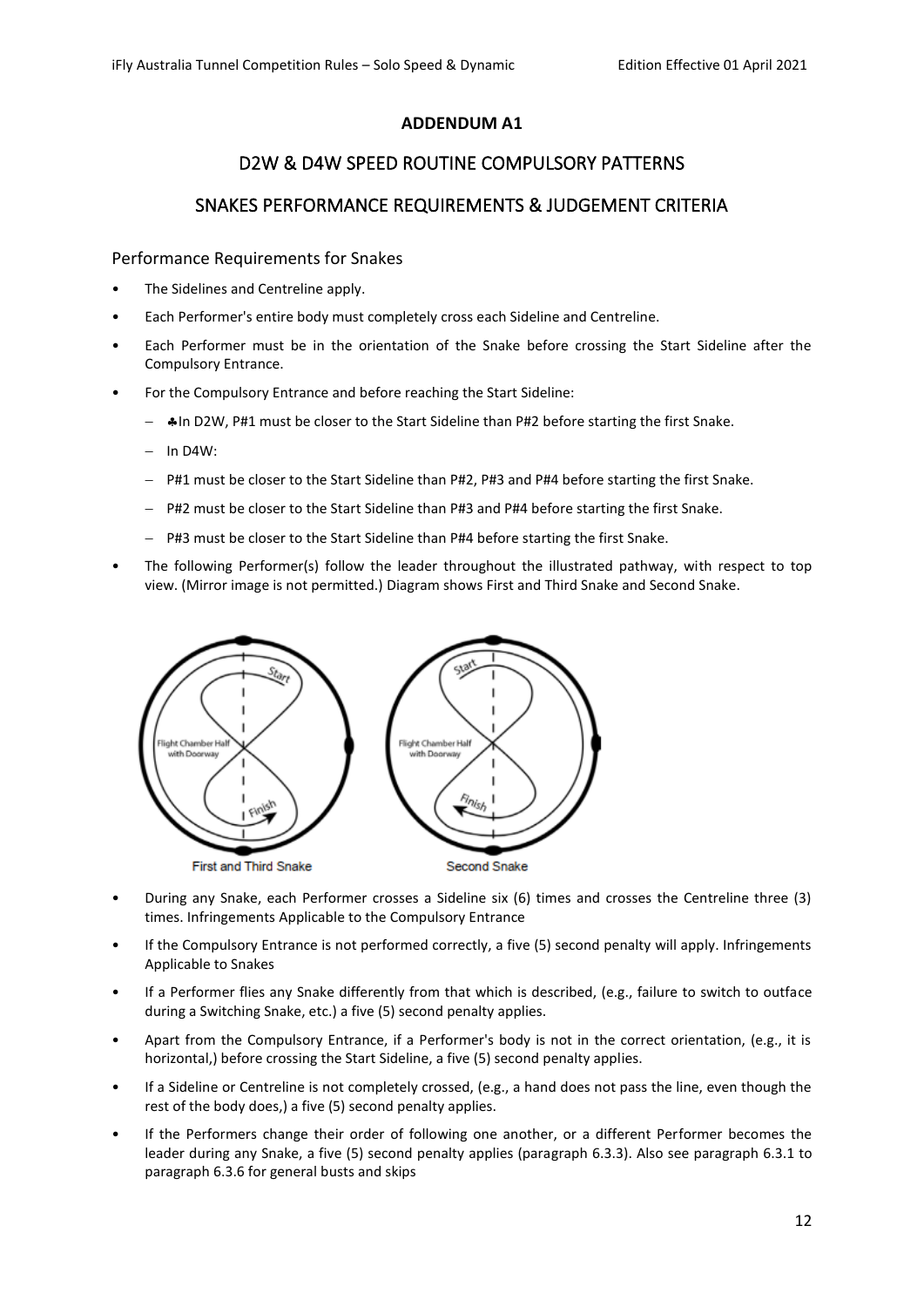# D4W & D2W ENTRANCE AND SNAKES

# Compulsory Entrance

P#1, followed by P#2 through P#4, must completely cross the vertical plane defined by the Sidelines. The Performers may cross this vertical plane in any orientation. Maintaining sequential order, the Performers must flow counter clockwise (with respect to the top view) into the first Snake.

# S-1 Head-down Inface Snake

Performers cross the Start Sideline in a head-down inface orientation and remain in head-down inface carving during the entire Pattern. Performers begin by carving towards the Performers' left in the first and third Snake (right in the second Snake). When passing through the centre the first time, each Performer changes to carving towards his/her right in the first and third Snake (left in the second Snake). When passing through the centre the second time, each Performer changes to carving towards his/her left in the first and third Snake (right in the second Snake).

# S-2 Head Down Switching Snake

Performers cross the Start Sideline in a head-down inface orientation and remain head-down during the entire Pattern. Performers begin by inface carving towards the Performers' left in the first and third Snake (right in the second Snake). When passing through the centre the first time, each Performer changes to outface carving towards his/her left in the first and third Snake (right in the second Snake). When passing through the centre the second time, each Performer returns to inface carving towards his/her left in the first and third Snake (right in the second Snake).

# S-3 Head-up Inface Snake

Performers cross the Start Sideline in a head-up inface orientation and remain in head-up inface carving during the entire Pattern. Performers begin by carving towards the Performers' right in the first and third Snake (left in the second Snake). When passing through the centre the first time, each Performer changes to carving towards his/her left in the first and third Snake (right in the second Snake). When passing through the centre the second time, each Performer changes to carving towards his/her right in the first and third Snake (left in the second Snake).

# S-4 Head-up Switching Snake

Performers cross the Start Sideline in a head-up inface orientation and remain head-up during the entire Pattern. Performers begin by inface carving towards the Performers' right in the first and third Snake (left in the second Snake). When passing through the centre the first time, each Performer changes to outface carving towards his/her right in the first and third Snake (left in the second Snake). When passing through the centre the second time, each Performer returns to inface carving towards his/her right in the first and third Snake (left in the second Snake).

# S-5 Head-down Mixed Snake

Performers cross the Start Sideline in a head-down inface orientation and begin by head-down inface carving towards the Performers' left in the first and third Snake (right in the second Snake). When crossing through the Sidelines for the first time, each Performer transitions through the back down orientation to head- up inface carving towards his/her left in the first and third Snake (right in the second Snake). When crossing through the Sidelines for the second time, each Performer transitions through the back-down orientation to head-down inface carving towards his/her left in the first and third Snake (right in the second Snake).

# S-6 Head-up Mixed Snake

Performers cross the Start Sideline in a head-up inface orientation and begin by head-up inface carving towards the Performers' right in the first and third Snake (left in the second Snake). When crossing through the Sidelines for the first time, each Performer transitions through the back-down orientation to head-down inface carving towards his/her right in the first and third Snake (left in the second Snake). When crossing through the Sidelines for the second time, each Performer transitions through the backdown orientation to head-up inface carving towards his/her right in the first and third Snake (left in the second Snake).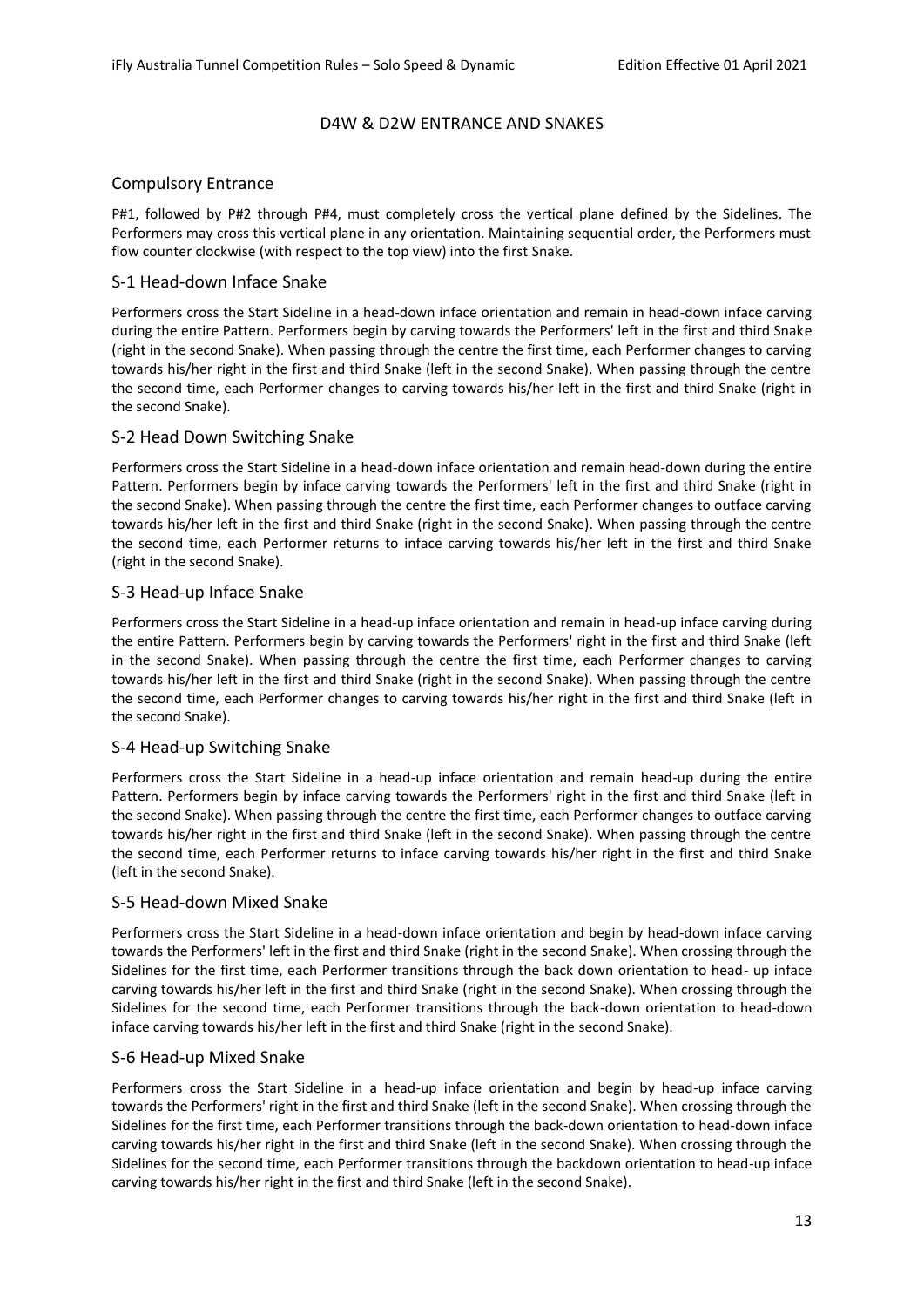# **ADDENDUM – A2**

# **D2W & D4W SPEED ROUTINE COMPULSORY PATTERNS VERTICALS PERFORMANCE REQUIREMENTS & JUDGEMENT CRITERIA**

# Performance Requirements for Verticals

- The Sidelines and Ring apply.
- During each Vertical (not including the Compulsory Transition), each Performer will cross a Sideline four (4) times.
- Any Vertical starts and ends in a head-down orientation with each Performer on their side of the Centreline. During a Vertical, the Performers may partially cross the Centreline, but must finish completely on the correct side of the Centreline.
- Apart from the Compulsory Transition to any Vertical, Performers must fly around the Ring, completely clear of the Ring. The Performers must completely cross a Sideline on each half of the Vertical.
- All 180° and 360°, head-up and head-down pirouettes must rotate away from the Start Sideline.
- All 180° and 360°, head-up and head-down pirouettes must be performed with all parts of the body completely above the Ring Plane. Infringements Applicable to the Transition from any Snake
- If the Compulsory Transition to the Vertical from the Snake is not performed correctly, a five (5) second penalty will apply. Infringements Applicable to Verticals
- At the beginning and the end of the Vertical, if each Performer is not on their side of the Centreline, a five (5) second penalty applies.
- If any Performer flies any Vertical Pattern differently from that which is described, (e.g., Performers not pirouetting in the correct direction, etc.) a five (5) second penalty applies.
- If a Sideline is not completely crossed, a five (5) second penalty applies.
- Apart from the Compulsory Transition to any Vertical, no part of any Performer's body may be visible through the Ring. If any part of a Performer's body is visible through the Ring, a five (5) second penalty applies. Performance Requirements and Infringements Applicable to V-2 Butterfly
- The Centreline applies. While performing V-2 Butterfly, each Performer must cross the centreline twice. Any infringement will lead to a five (5) second penalty. Also see paragraph 6.3.1 to paragraph. 6.3.6 for general busts and skips.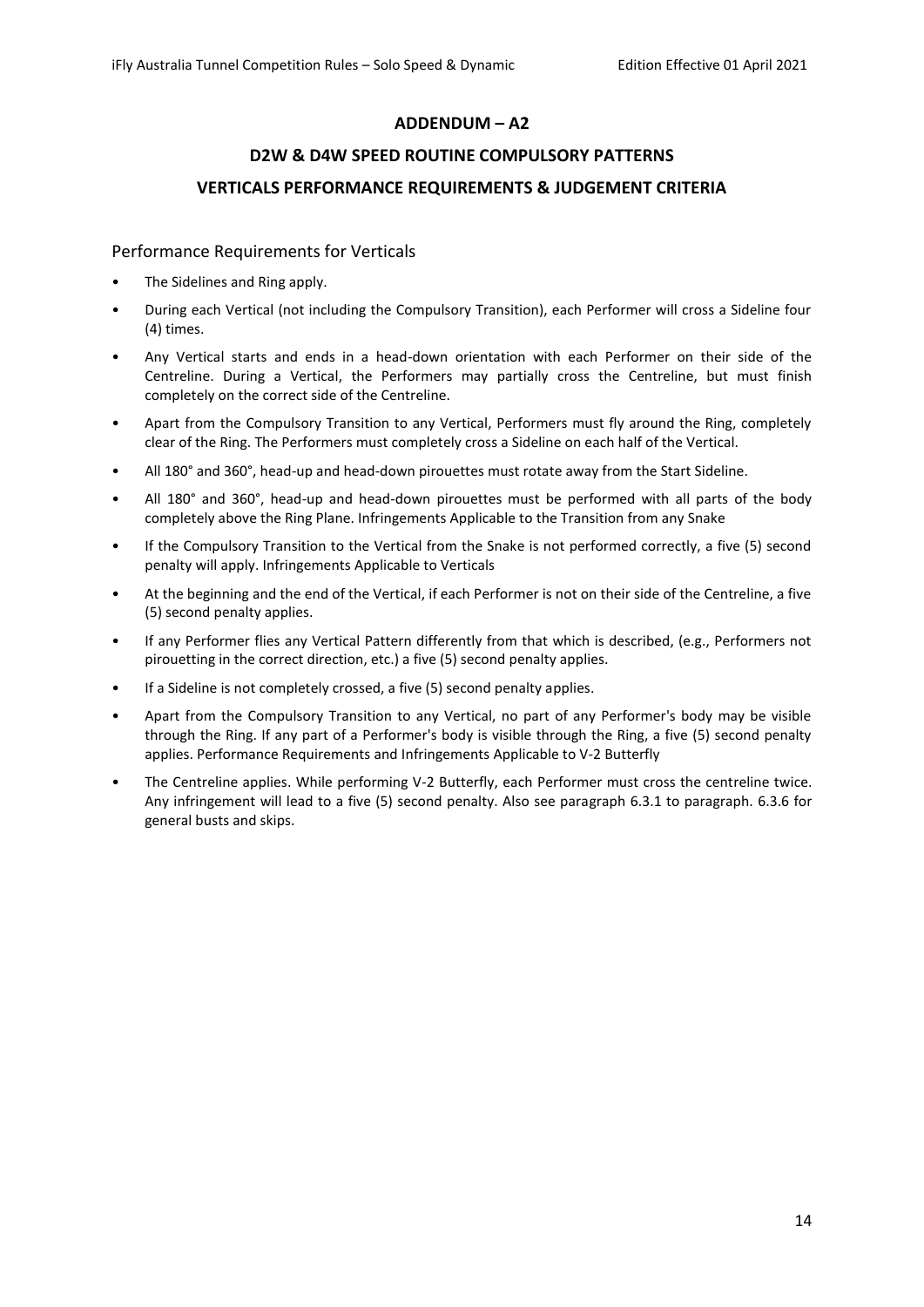# D4W TRANSITION AND VERTICALS

# Compulsory Transition from Any Head-down Snake to Any Vertical

While remaining head-down throughout the Compulsory Transition, P#1, followed by P#2 through P#4, must cross the Centreline and then the Start Sideline before starting any Vertical. P#1 and P#3 must continue across the Centreline again before starting any Vertical.

# Compulsory Transition from Any Head-up Snake to Any Vertical

While remaining head-up throughout the Compulsory Transition, P#1 and P#3 must cross the Centreline. When crossing through the Sidelines, each Performer transitions to head-down in a half inface Reverse Eagle before starting any Vertical.

#### V-1 Back Layout

While head-down, the Performers separate into two (2) pairs. P#1 and P#2 will be the leading pair and P#3 and P#4 will be the following pair. Each pair, one after the other, flies forward over the Ring and then performs one-half outface Eagle passing under the Ring to head-up. Next, each pair, one after the other, flies backward over the Ring and performs one-half inface Reverse Eagle under the Ring to head down.

# V-2 Butterfly with Bottom Loops

While head-down, the Performers separate into two (2) pairs: P#1 and P#2 will be the leading pair and P#3 and P#4 will be the following pair. Each pair, one after the other, flies forward, with the two (2) Performers in the pair crossing each other, over the Ring. Then each pair, one after the other, performs one-half outface Eagle with one-half back loop passing under the Ring to head-down. This sequence is performed twice.

# V-3 Classic

While head-down, the Performers separate into two (2) pairs. P#1 and P#2 will be the leading pair and P#3 and P#4 will be the following pair. While head-down and flying over the Ring, each Performer in the pair performs a 180° pirouette away from the start line. Each pair then performs one-half inface Eagle under the Ring to head-up. While head-up and flying over the Ring, each Performer in the pair performs a 180° pirouette. The pair performs one-half inface Reverse Eagle under the Ring to head-down.

#### V-4 Head-down 360°

While head-down, the Performers separate into two (2) pairs. P#1 and P#2 will be the leading pair and P#3 and P#4 will be the following pair. Each pair, one after the other, flies forward over the Ring and then performs one-half outface Eagle with one-half back loop passing under the Ring to head-down. As the pairs fly over the Ring, they perform a 360° pirouette and perform one-half outface Eagle with one half back loop passing under the Ring to head-down. The 360° pirouette must rotate away from the Start Sideline.

#### V-5 Head-up 360°

While head-down, the Performers separate into two (2) pairs. P#1 and P#2 will be the leading pair and P#3 and P#4 will be the following pair. Each pair, one after the other, flies forward over the Ring and then performs one-half outface Eagle passing under the Ring to head-up. Next, each pair flies backwards over the Ring and performs a 360° pirouette and then performs one-half inface Reverse Eagle under the Ring to head-down.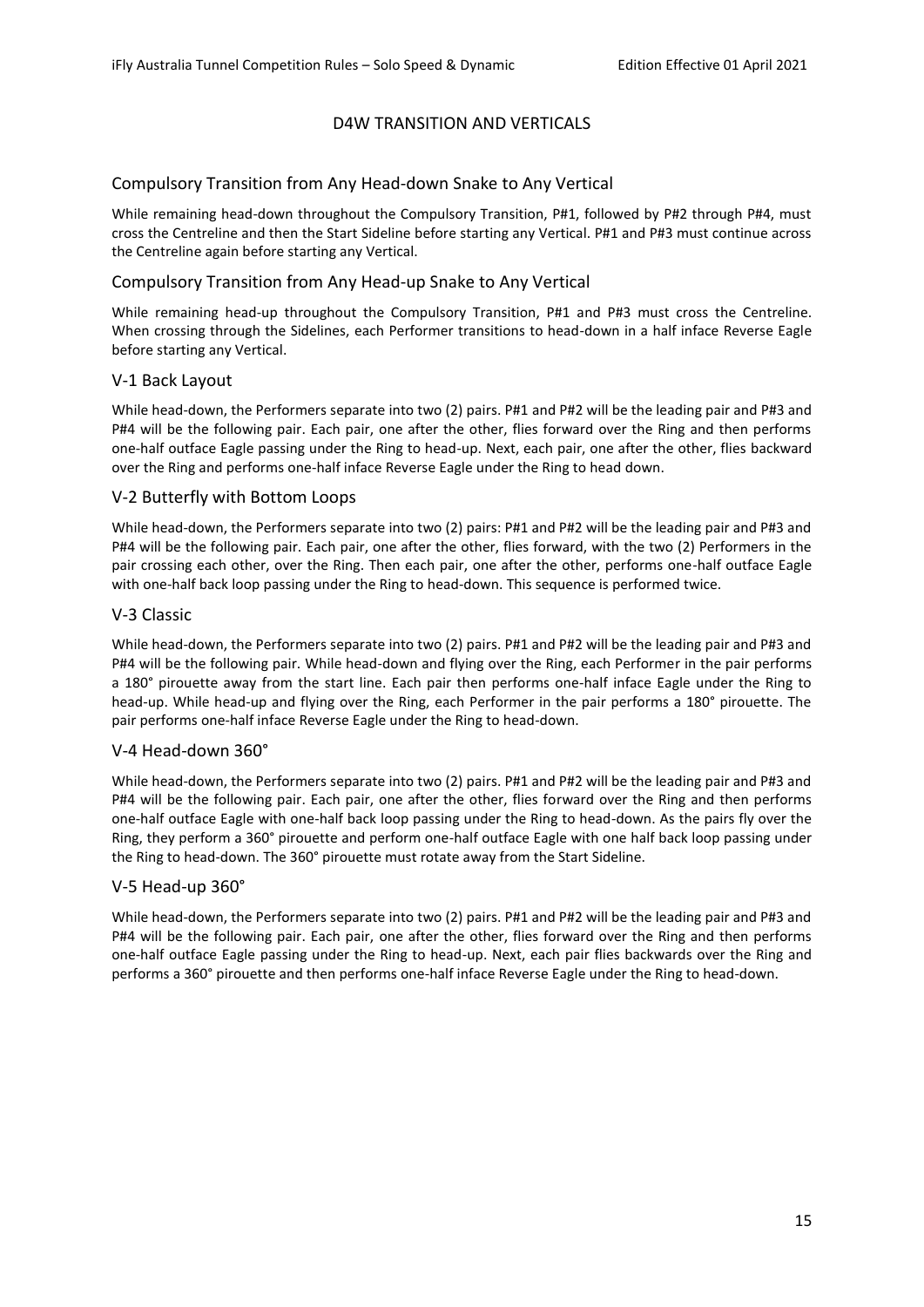# D2W TRANSITION AND VERTICALS

# Compulsory Transition from Any Head-down Snake to Any Vertical

While remaining head-down throughout the Compulsory Transition, P#1, followed by P#2, must cross the Centreline and then the Start Sideline before starting any Vertical. P#1 must continue across the Centreline again before starting any Vertical.

Compulsory Transition from Any Head-up Snake to Any Vertical While remaining head-up throughout the Compulsory Transition, P#1 must cross the Centreline. When crossing a Sideline, each Performer transitions to head-down in a half inface Reverse Eagle before starting any Vertical.

#### V-1 Back Layout

While head-down, the two (2) Performers fly this Pattern as a pair. The pair flies forwards over the Ring and then performs one-half outface Eagle passing under the Ring to head-up. Next, the pair flies backwards over the Ring and performs one-half inface Reverse Eagle under the Ring to head-down.

# V-2 Butterfly with Bottom Loops

While head-down, the two (2) Performers fly this Pattern as a pair. The pair flies forward, with the two (2) Performers in the pair crossing each other, over the Ring. The pair then performs one-half outface Eagle with one-half back loop passing under the Ring to head-down. This sequence is performed twice.

#### V-3 Classic

While head-down, the two (2) Performers fly this Pattern as a pair. While head-down and flying over the Ring, each Performer in the pair performs a 180° pirouette away from the start line. The pair then performs one-half inface Eagle under the Ring to head-up. While head-up and flying over the Ring, each Performer in the pair performs a 180° pirouette. The pair performs one-half inface Reverse Eagle under the Ring to head-down.

#### V-4 Head-down 360°

While head-down, the two (2) Performers fly this Pattern as a pair. The pair flies forwards over the ring and then performs one-half outface Eagle with one-half back loop passing under the Ring to head down. As they fly over the Ring, they perform a 360° pirouette and perform one-half outface Eagle with one-half back loop passing under the Ring to head-down.

#### V-5 Head-up 360°

While head-down, the two (2) Performers fly this Pattern as a pair. The pair flies forwards over the Ring and then performs one-half outface Eagle passing under the Ring to head-up. Next, the pair flies backward over the Ring and performs a 360° pirouette and then performs one-half inface Reverse Eagle under the Ring to headdown.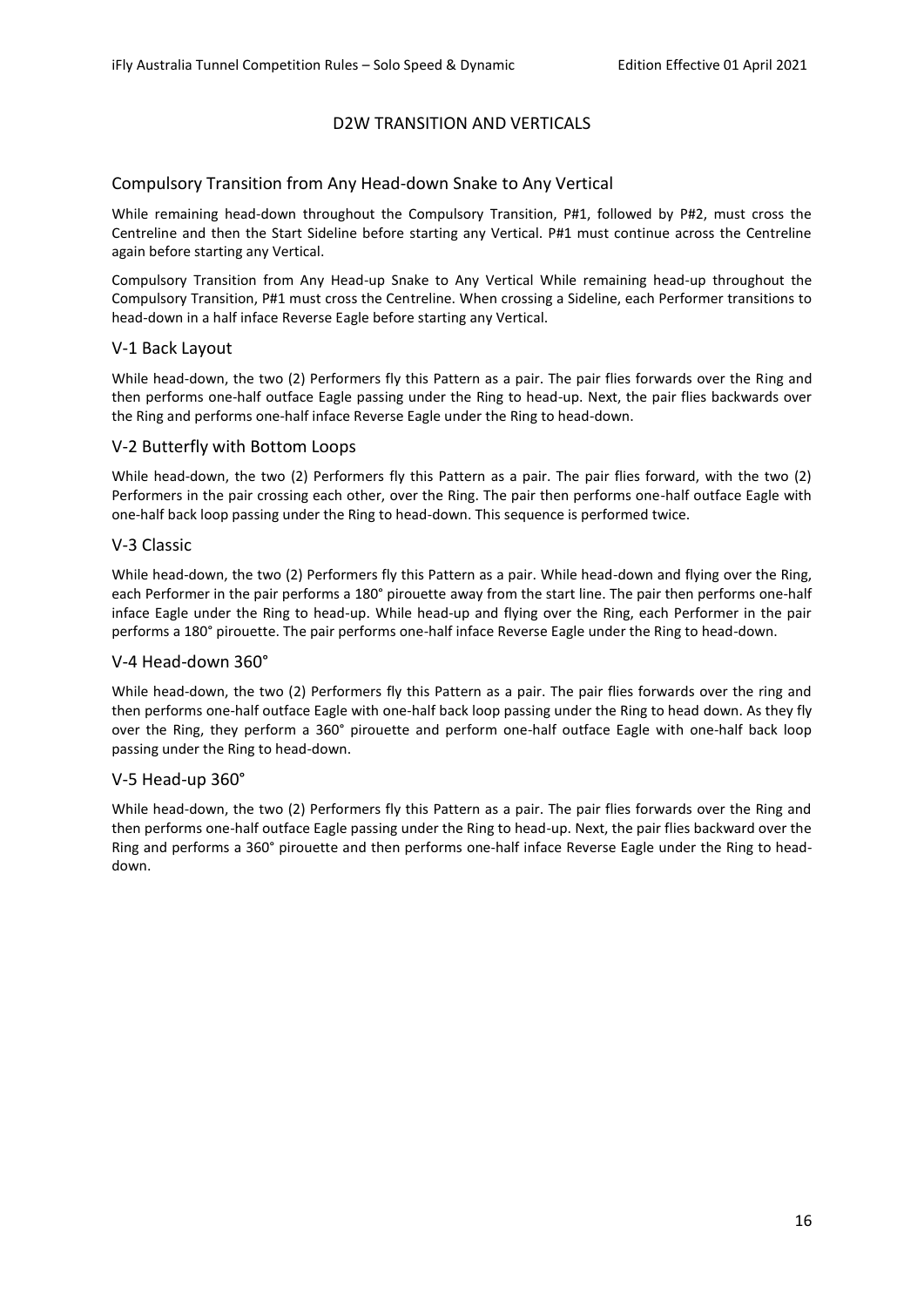# **ADDENDUM – A3**

# **D2W & D4W SPEED ROUTINE COMPULSORY PATTERNS MIXERS PERFORMANCE REQUIREMENTS & JUDGEMENT CRITERIA**

### Performance Requirements for Mixers

- The Sidelines apply during any Mixer. Each Performer must completely cross a Sideline during each part of a Mixer.
- The Centreline applies during any Shuffler.
- The Compulsory Transition to any Snake or Exit Sequence is considered to be a part of the Mixer.
- Mixers finish to a head-down orientation when all Performers have performed a bottom loop (onehalf outface Eagle with one-half back loop) to head-down and, then, inface carve crossing a Sideline. When head-down (before the inface carve), the Performers must be on the correct side of the Centreline.
- Mixers finish to a head-up orientation when the Performers have performed one-half outface Eagle to the head-up orientation and, then, flown backwards through the Sidelines again. When head-up (before flying backwards), the Performers must be on the correct side of the Centreline.
- During a Mixer, the Performers may partially cross the Centreline, but must finish completely on the correct side. Infringements Applicable to Mixers
- If any Performer flies any Mixer differently from that which is described, (e.g., failure to switch to outface during a Shuffler, etc.) a five (5) second penalty applies.
- If any Performer crosses through the centre in the incorrect order during any Shuffler, (e.g., P#2 crosses the centre before P#1,) a five (5) second penalty applies. • If any Performer does not completely cross a Sideline during each part of a Mixer, (e.g., a Performer does not perform their circle sufficiently wide enough for their entire body to completely cross a Sideline on each half circle,) a five (5) second penalty applies.
- At the beginning of the Mixer, if each Performer is not on their side of the Centreline, a five (5) second penalty applies to the previous Vertical.
- At the end of the Mixer, if each Performer is not on their side of the Centreline when head-down, right after his/her half back loop, a five (5) second penalty applies.
- At the end of the Mixer, if each Performer is not on their side of the Centreline when head-up just before moving backwards during the transition to a head-up Snake, a five (5) second penalty applies. Performance Requirements and Infringements Applicable to Specific Mixers
- After the half back loop to head-up, at the beginning of each head-up Mixer (M-2 and M-6), a five (5) second penalty applies if any Performer, when proceeding into inface carving, is not in a headup orientation before reaching the Sideline.
- In D4W, during any Circling Mixer (M-1, M-2, M-3 and M-4), a five (5) second penalty applies if any pair of Performers (P#1 and P#3, and P#2 and P#4) does not fly the circles in a circular orbit in a horizontal plane. Infringements Applicable to the Transition from the Mixer to the Snake
- If the transition from the Mixer to the Snake is not performed correctly, a five (5) second penalty will apply to the Mixer. Infringements Applicable to the Compulsory Exit Sequence
- If the Compulsory Exit Sequence from any Mixer is not performed correctly, a five (5) second penalty applies to the Compulsory Exit Sequence. Also see paragraph 6.3.1 to paragraph 6.3.6 for general busts and skips.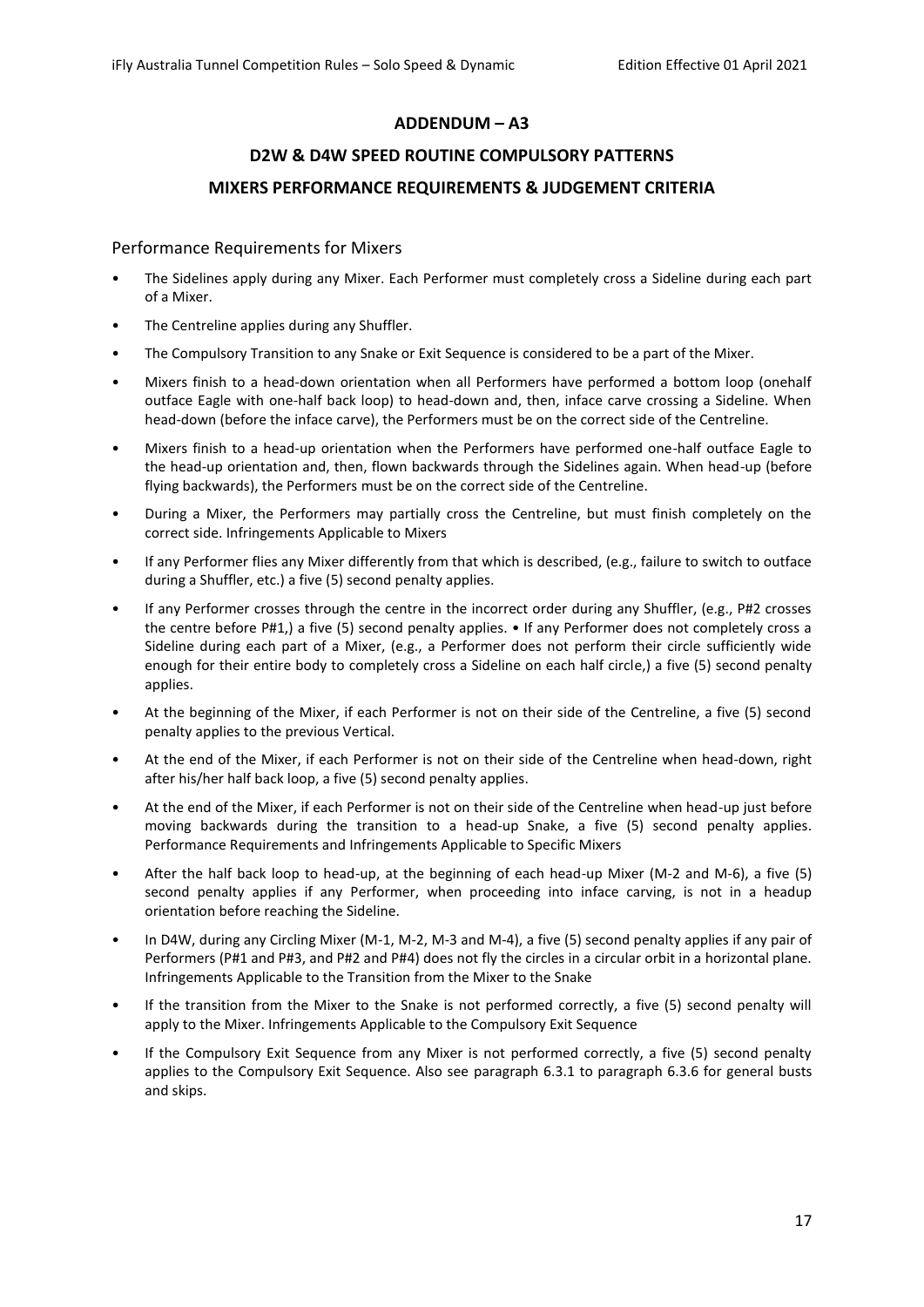# D4W MIXERS, TRANSITION AND EXIT

# M-1 Head-down Inface Circles

While head-down, each pair of Performers separates into inface carving in opposite directions, with P#1 followed by P#3, crossing a Sideline, and P#2 followed by P#4, crossing the other Sideline. While head down, P#1 and P#3, facing one another, and P#2 and P#4, facing one another, perform an additional 360° of inface carving, crossing a Sideline two (2) additional times, once for each half circle. P#1 and P#2 then become the leading pair and fly forwards, crossing through the Sidelines, followed by P#3 and P#4.

# M-2 Head-up Inface Circles

While head-down, each pair of Performers flies forwards, crossing through the Sidelines, performing one-half back loop to head-up. While head-up, each pair of Performers separates into inface carving in opposite directions, with P#1 followed by P#3, crossing a Sideline and P#2 followed by P#4, crossing the other Sideline. While head-up, P#1 and P#3, facing one another, and P#2 and P#4, facing one another, perform an additional 360° of inface carving, crossing a Sideline two (2) additional times, once for each half circle. P#1 and P#2 become the leading pair and perform one-half inface Reverse Eagle, crossing through the Sidelines, to headdown, followed by P#3 and P#4. P#1 and P#2 fly forwards, crossing through the Sidelines, followed by P#3 & P#4.

# M-3 Mixed Circles

While head-down, each pair of Performers flies directly through the Sidelines, presenting their backs to each other into 180° of inface carving in opposite directions, with P#1 followed by P#3, crossing a Sideline, and P#2 followed by P#4, crossing the other Sideline. Each pair, one after the other, flies forwards, crossing through the Sidelines, and then performs one-half outface Eagle, passing though the Sidelines again, to head-up, into 180° of outface carving in opposite directions, with P#1 followed by P#3, crossing a Sideline and P#2 followed by P#4, crossing the other Sideline. Then, P#1 and P#2 become the leading pair and fly backwards, crossing through the Sidelines, followed by P#3 and P#4. Each pair, one after the other, then performs one-half inface Reverse Eagle, crossing through the Sidelines, to head-down. P#1 and P#2 fly forwards, crossing through the Sidelines, followed by P#3 and P#4.

#### M-4 Reverse Mixed Circles

While head-down, each pair flies forwards, crossing through the Sidelines, and then performs one-half outface Eagle, crossing through the Sidelines, into 180° of head-up outface carving in opposite directions, with P#1 followed by P#3, crossing a Sideline and P#2 followed by P#4, crossing the other Sideline. While head-up, P#1 and P#2 then become the leading pair and fly backwards, crossing through the Sidelines, followed by P#3 and P#4. Each pair, one after the other, then performs one-half inface Reverse Eagle, crossing through the Sidelines again, to head-down. Each pair then flies directly through the Sidelines, presenting their backs to each other into 180° of inface carving in opposite directions, with P#1 followed by P#3, crossing a Sideline and P#2 followed by P#4, crossing the other Sideline.P#1 and P#2 then become the leading pair and fly forwards through the Sidelines, followed by P#3 and P#4.

# M-5 Head-down Shuffler

While head-down, each pair of Performers separates into inface carving in opposite directions, with P#1 followed by P#3, crossing a Sideline and P#2 followed by P#4, crossing the other Sideline. Next, P#1, then P#2, then P#3, then P#4, passes through the centre into 180° of outface carving, with P#1, then P#3, crossing a Sideline and P#2, then P#4, crossing the other Sideline. Continuing the Shuffler, P#1, then P#2, then P#3, then P#4, passes through the centre into 180° of inface carving, with P#1, then P#3, crossing a Sideline and P#2, then P#4, crossing the other Sideline. P#1 and P#2 then become the leading pair and fly forwards through the Sidelines, followed by P#3 & P#4.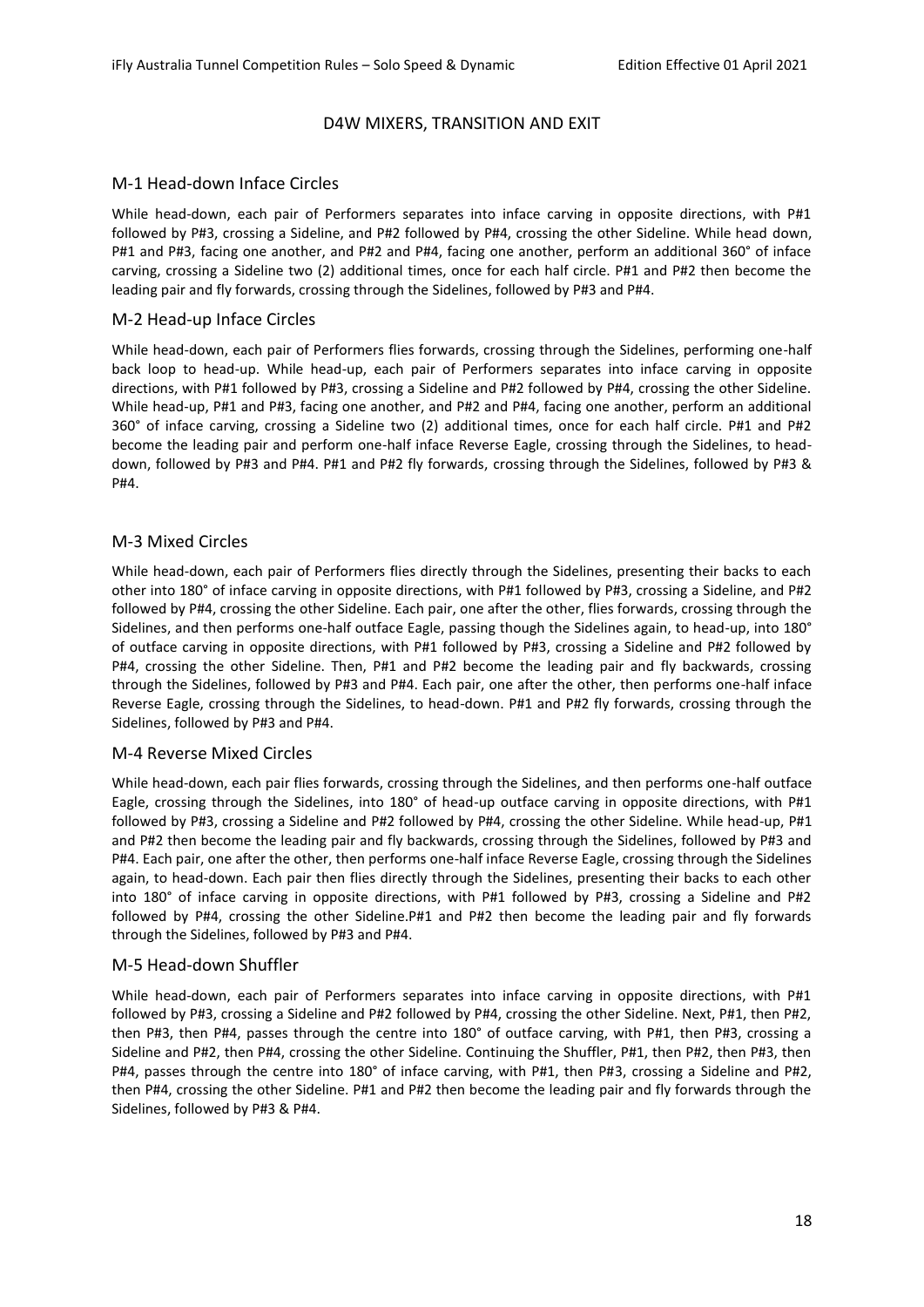# M-6 Head-up Shuffler

While head-down, each pair flies forwards, crossing through the Sidelines, performing one-half back loop to head-up. While head-up, each pair of Performers separates into inface carving in opposite directions, with P#1 followed by P#3, crossing a Sideline and P#2 followed by P#4, crossing the other Sideline. Next, P#1, then P#2, then P#3, then P#4, passes through the centre into 180° of outface carving, with P#1, then P#3, crossing a Sideline and P#2, then P#4, crossing the other Sideline. Continuing the Shuffler, P#1, then P#2, then P#3, then P#4, passes through the centre into 180° of inface carving, with P#1, then P#3, crossing a Sideline and P#2, then P#4, crossing the other Sideline. P#1 and P#2 then become the leading pair and perform one-half inface Reverse Eagle, crossing through the Sidelines, to head-down, followed by P#3 and P#4. Each pair then flies forwards crossing through the Sidelines.

# M-7 Mixed Shuffler

While head-down, each pair of Performers separates into inface carving in opposite directions, with P#1 followed by P#3, crossing a Sideline and P#2 followed by P#4, crossing the other Sideline. Next, P#1, then P#2, then P#3, then P#4, crosses through the Sidelines while performing one-half inface Eagle to head-up and then perform 180° of inface carving, with P#1, then P#3, crossing a Sideline and P#2, then P#4, crossing the other Sideline. Continuing the Shuffler, while head-up, P#1, then P#2, then P#3, then P#4, crosses through the Sidelines and performs 180° of outface carving, with P#1, then P#3, crossing a Sideline and P#2, then P#4, crossing the other Sideline. Then, P#1 and P#2 become the leading pair and fly backwards through the Sidelines, followed by P#3 and P#4. Each pair, one after the other, then performs one-half inface Reverse Eagle, crossing through the Sidelines, to head-down. P#1 and P#2 fly forwards, crossing through the Sidelines, followed by P#3 and P#4.

# Compulsory Transition to any Snake or Compulsory Exit Sequence:

# To transition to a Head-down Snake or Head-down Compulsory Exit Sequence:

Each pair, one after the other, performs one-half outface Eagle with one-half back loop, crossing through the Sidelines, to head-down, ending with each Performer head-down completely on his/her side of the Centreline, right after his/her half back loop. While head-down, each pair then inface carves, crossing a Sideline, before starting any Head-down Snake or Head-down Compulsory Exit Sequence.

# To transition to a Head-up Snake or Head-up Compulsory Exit Sequence:

Each pair, one after the other, performs one-half outface Eagle, crossing through the Sidelines, to head up, ending with each Performer completely on his/her side of the Centreline. While head up, each pair then flies backwards through the Sidelines, before starting any Head-up Snake or Head-up Compulsory Exit Sequence.

# Head-down Compulsory Exit Sequence

While head-down, P#1, followed by P#2, then P#3, then P#4, will inface carve towards the Performers' right, completely crossing the Centreline, then the Start Sideline before exiting the flight chamber from the far side, while maintaining sequential order.

# Head-up Compulsory Exit Sequence

While head-up, P#1, followed by P#2 then P#3, then P#4, will inface carve towards the Performers' left, completely crossing the Centreline, then the Start Sideline before exiting the flight chamber from the far side, while maintaining sequential order.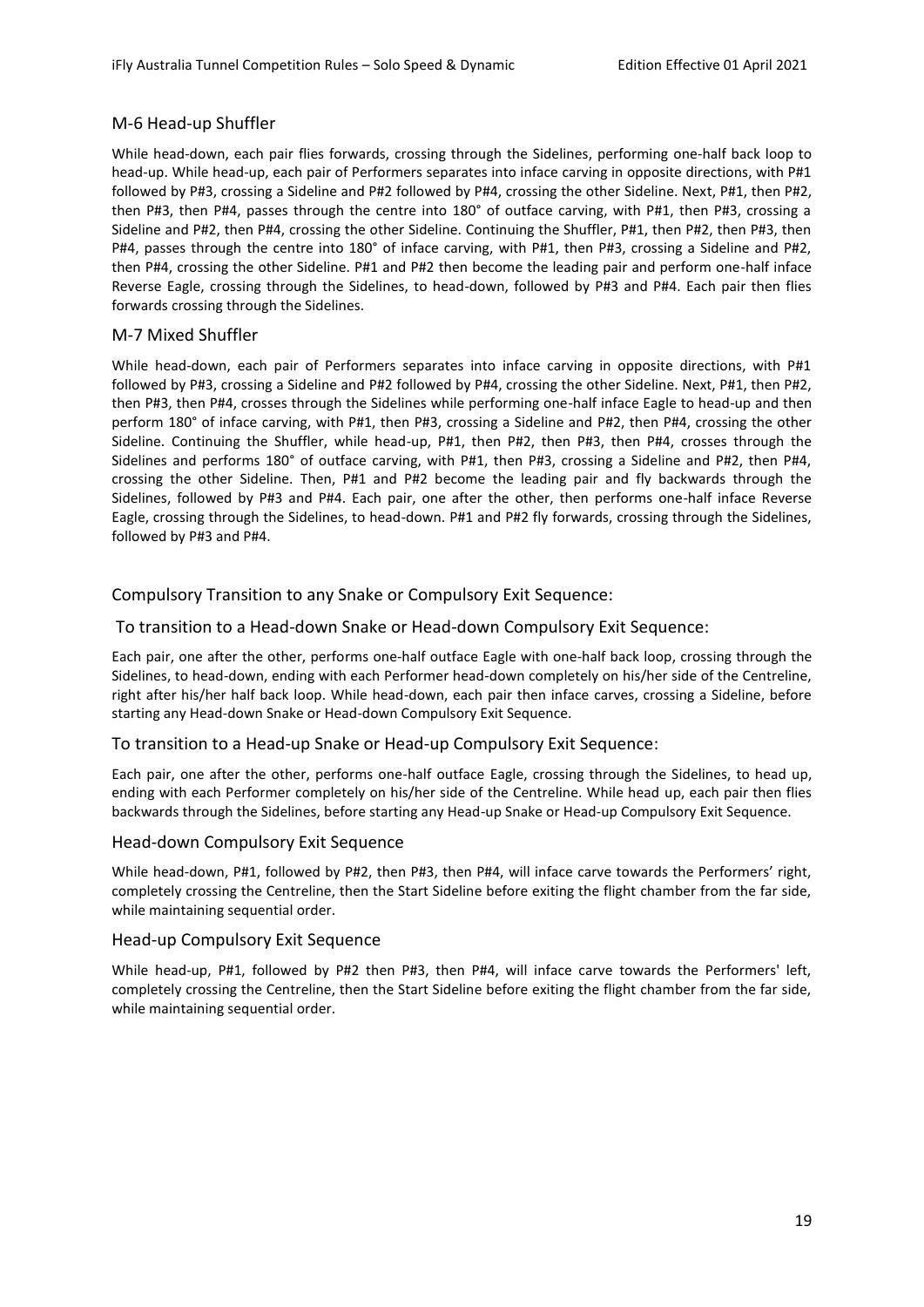# D2W MIXERS, TRANSITION AND EXIT

# M-1 Head-down Inface Circles

While head-down, the two (2) Performers separate into inface carving in opposite directions, with P#1 crossing a Sideline and P#2 crossing the other Sideline. While head-down, they perform 360° of inface carving, crossing a Sideline two (2) additional times, once for each half circle. Joining as a pair, the Performers then fly forwards, crossing through the Sidelines.

# M-2 Head-up Inface Circles

While head-down, the two (2) Performers, as a pair, fly forwards, crossing through the Sidelines, performing one-half back loop to head-up. While head-up, the two (2) Performers separate into inface carving in opposite directions, with P#1 crossing a Sideline and P#2 crossing the other Sideline. They perform an additional 360° of inface carving, crossing a Sideline two (2) additional times, once for each half circle. Joining as a pair, the Performers perform one-half inface Reverse Eagle, crossing through the Sidelines, to head-down and then fly forwards, crossing through the Sidelines.

#### M-3 Mixed Circles

While head-down, the two (2) Performers, as a pair, fly directly through the Sidelines, presenting their backs to each other into 180° of inface carving in opposite directions, with P#1 crossing a Sideline and P#2 crossing the other Sideline. As a pair, the Performers fly forwards, crossing through the Sidelines, and then perform onehalf outface Eagle, passing through the Sidelines again, to head-up, into 180° of outface carving in opposite directions, with P#1 crossing a Sideline and P#2 crossing the other Sideline. Joining as a pair, the Performers fly backwards crossing through the Sidelines. The pair then performs one-half inface Reverse Eagle, crossing through the Sidelines, to head-down. The pair flies forwards, crossing through the Sidelines.

# M-4 Reverse Mixed Circles

While head-down, the pair flies forwards, crossing through the Sidelines, and then performs one-half outface Eagle, crossing through the Sidelines, into 180° of head-up outface carving in opposite directions, with P#1 crossing a Sideline and P#2 crossing the other Sideline. While head-up, both Performers, as a pair, fly backwards, crossing through the Sidelines, and then perform one-half inface Reverse Eagle, crossing through the Sidelines again to head-down. The pair then flies directly through the Sidelines, presenting their backs to each other into 180° of inface carving in opposite directions, with P#1 crossing a Sideline and P#2 crossing the other Sideline. Joining as a pair, the Performers fly forwards, crossing through the Sidelines.

# M-5 Head-down Shuffler

While head-down, the two (2) Performers separate into inface carving in opposite directions, with P#1 crossing a Sideline and P#2 crossing the other Sideline. Next, P#1, then P#2, passes through the centre (completely crossing the Centreline) into 180° of outface carving, with P#1 crossing a Sideline and P#2 crossing the other Sideline. Continuing the Shuffler, P#1, then P#2, passes through the centre (completely crossing the Centreline) into 180° of inface carving, with P#1 crossing a Sideline and P#2 crossing the other Sideline. Joining as a pair, the Performers fly forwards through the Sidelines.

# M-6 Head-up Shuffler

While head-down, the two (2) Performers, as a pair, fly forwards, crossing through the Sidelines, performing one-half back loop to head-up. While head-up, the two (2) Performers separate into inface carving in opposite directions, with P#1 crossing a Sideline and P#2 crossing the other Sideline. Next, P#1, then P#2, passes through the centre (completely crossing the Centreline) into 180° of outface carving, with P#1 crossing a Sideline and P#2 crossing the other Sideline. Continuing the Shuffler, P#1, then P#2, passes through the centre (completely crossing the Centreline) into 180° of inface carving, with P#1 crossing a Sideline and P#2 crossing the other Sideline. Joining as a pair, the Performers perform one-half inface Reverse Eagle, crossing through the Sidelines, to head-down. The Performers then fly forwards, crossing through the Sidelines.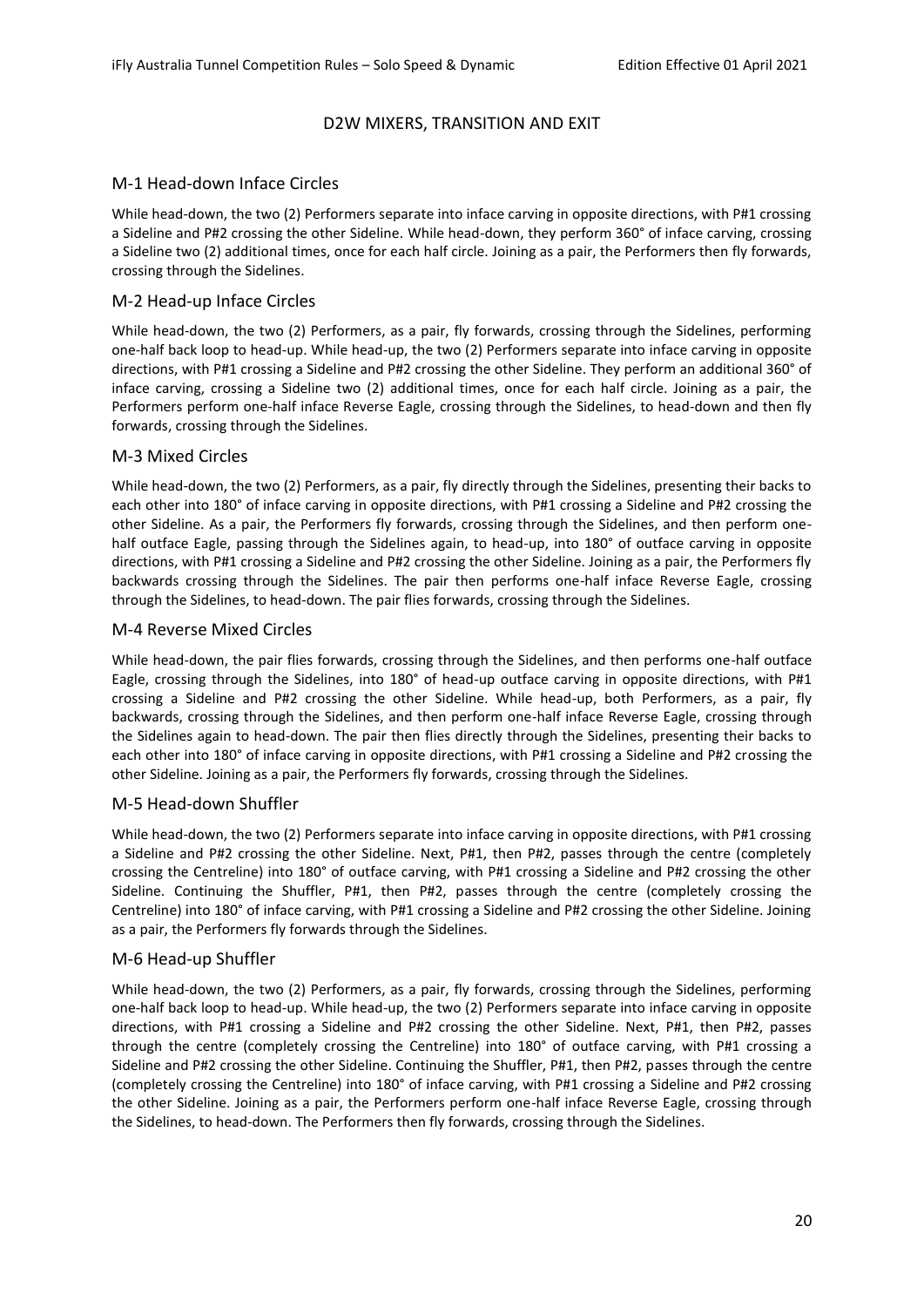# M-7 Mixed Shuffler

While head-down, the two (2) Performers separate into inface carving in opposite directions, with P#1, crossing a Sideline and P#2, crossing the other Sideline. Next, P#1 then P#2, crosses through the Sidelines, while performing one-half inface Eagle to head-up and then performs 180° of inface carving, with P#1 crossing a Sideline and P#2 crossing the other Sideline. Continuing the Shuffler, while head up, P#1, then P#2, crosses through the Sidelines and then performs 180° of outface carving, with P#1, crossing a Sideline and P#2 crossing the other Sideline. Joining as a pair, the Performers fly backwards through the Sidelines. The Performers then perform one-half inface Reverse Eagle, crossing through the Sidelines, to head-down and then fly forwards, crossing through the Sidelines.

# Compulsory Transition to any Snake or Compulsory Exit Sequence:

# To transition to a Head-down Snake or Head-down Compulsory Exit Sequence:

The pair then performs one-half outface Eagle with one-half back loop, crossing through the Sidelines, to headdown, ending with each Performer head-down completely on his/her side of the Centreline. They then inface carve, crossing a Sideline, before starting any Head-down Snake or Head-down Compulsory Exit Sequence.

# To transition to a Head-up Snake or Head-up Compulsory Exit Sequence :

The pair then performs one-half outface Eagle, crossing through the Sidelines, to head-up, ending with each Performer completely on his/her side of the Centreline. While head-up, the pair then flies backwards through the Sidelines, before starting any Head-up Snake or Head-up Compulsory Exit Sequence.

#### Head-down Compulsory Exit Sequence

While head-down, P#1, followed by P#2, inface carves towards the Performers' right, completely crossing the Start Sideline before exiting the flight chamber from the far side, while maintaining sequential order.

### Head-up Compulsory Exit Sequence

While head-up, P#1, followed by P#2, inface carves towards the Performers' left, completely crossing the Start Sideline before exiting the flight chamber from the far side, while maintaining sequential order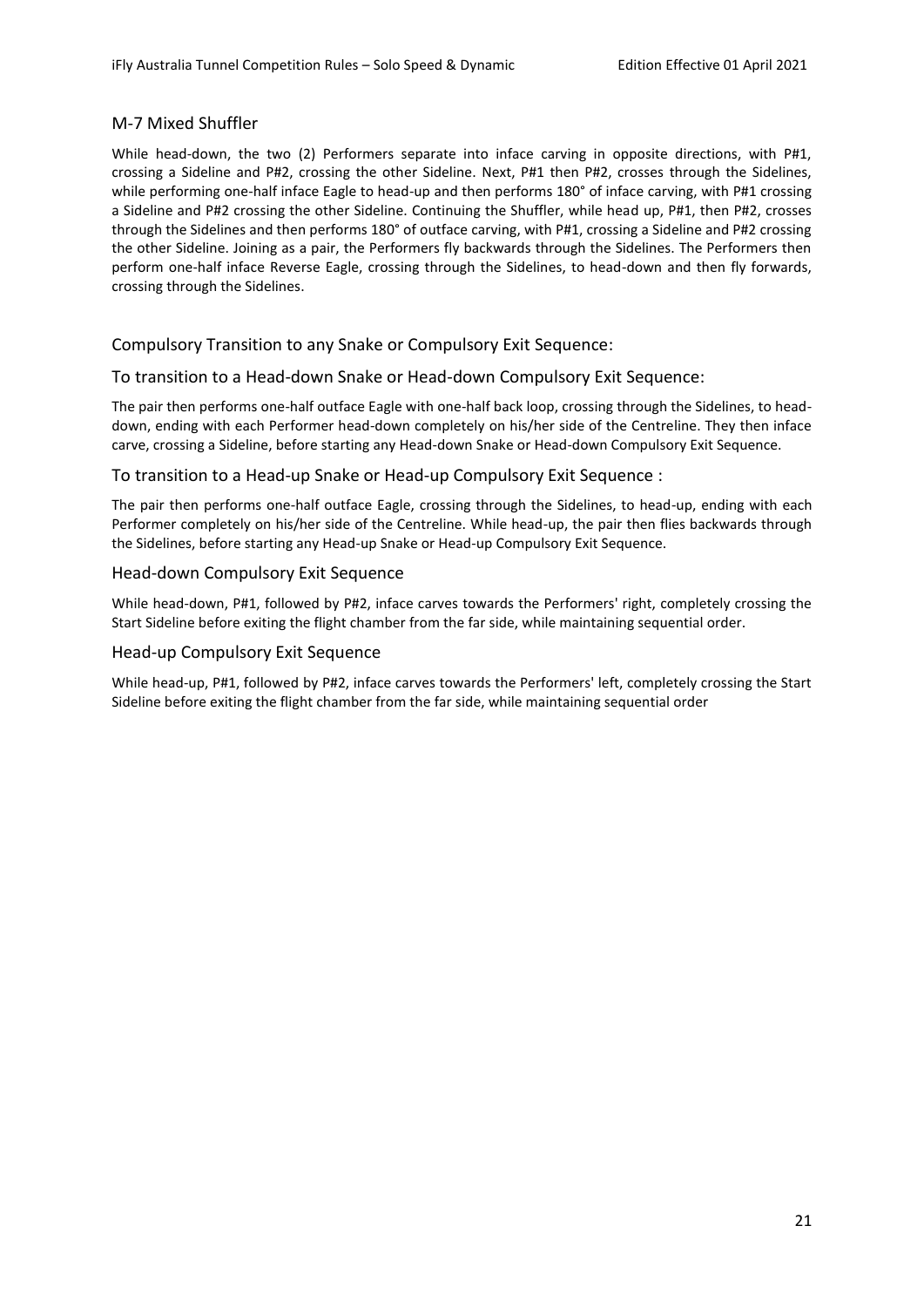# **ADDENDUM – A4**

# **SOLO SPEED DIVE POOL**

# **PERFORMANCE REQUIREMENTS & JUDGEMENT CRITERIA**

#### Lines

- Head Down Switching Snake
- Head Up Inface Snake
- Head Up Switching Snake
- Head Up Mixed Snake
- Head Down Inface 360
- Head Up Inface 360
- Mixed Head Down Snake

# Verticals

Make sure you are on the correct side of the centre line before you begin the vertical. You will be in flyer 1 position in the D2W rules

- Back Layout
- Bottom Loop
- Classic
- Butterfly
- Bottom Loop 360 (Head Down 360)
- Half Barrel Roll 180
- Layout 360 (Head Up 360)

#### Mixers

Make sure you are on the correct side of the centre line before you begin the mixer. You will be in flyer 1 position in the D2W rules for the first mixer and then you cross the centre line to be in flyer 2 position for the second mixer.

If you finish in head down after the first mixer, the connecting move will be a bottom loop (finish the bottom loop before crossing the centre line) and then you may need to do a second bottom loop if the next move starts in a head down position.

If you finish head up after the first mixer and start head down you need to connect with a bottom loop (you need to be head down before crossing the centre line).

- Head Down Inface Circles
- Head Up Inface Circles
- Head Down Shuffler
- Head Up Shuffler
- Mix Shuffler
- Mixed Circles
- Reversed Mixed Circles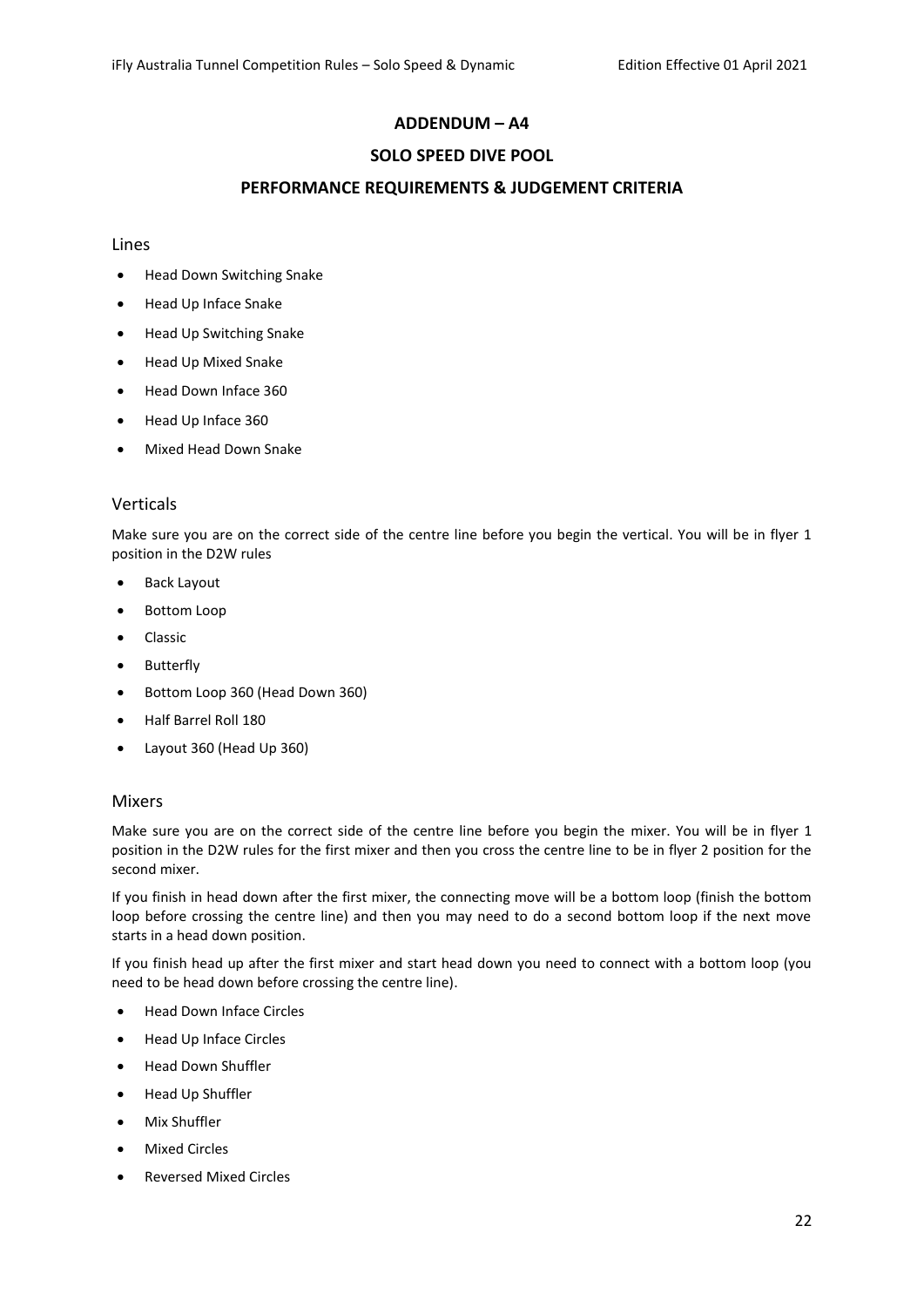# **ADDENDUM B**

# **BASIC ORIENTATIONS, ROTATIONS AND PATHWAYS**

# A. ORIENTATIONS

There are six (6) basic orientations (not including diagonal orientations) which a body can have to the wind (or cable floor). These define which way the torso is oriented.

#### A-1. Belly-down Orientation

The torso is horizontal, on its front, facing down towards the wind (or the cable floor).

# A-2. Back-down Orientation

The torso is horizontal, on its back, facing up, away from the wind (towards the ceiling).

# A-3. Sideways Orientation

The torso is horizontal, on its side, with either side facing towards the wind (or cable floor). The chest is facing the tunnel wall.

# A-4. Head-up Orientation (HU)

The torso is vertical with the head up, directly away from the wind (towards the ceiling). For the Compulsory Patterns, the Performers may lean, but the feet must be below the knees, the knees below the hips and the hips below the shoulders.

#### A-5. Head-down Orientation (HD)

The torso is vertical with the head down, pointing directly down into the wind (towards the cable floor). For the Compulsory Patterns, the Performers may lean, but the shoulders must be below the hips, the hips below the knees and the knees below the feet.

# B. ROTATION AXES

Most moves involve a form of rotational motion of the body. A total of five (5) axes are used to describe the six (6) possible basic rotational motions.

#### B-1. Wind Axes

There are two inertial axes which stay fixed with respect to the wind (or cable floor).

Vertical Axis The vertical axis remains parallel to the wind, (pointing from the ceiling to the cable floor). Spins are rotations about the Vertical Axis.

Horizontal Axis The horizontal axis is any axis perpendicular (90°) to the wind, (pointing to the tunnel wall). It may have any heading (pointing towards any wall).

#### B-2. Body Axes

There are three (3) body axes which stay fixed with respect to each Performer's body.

#### Body Head-Tail Axis

The body head-tail axis is oriented lengthwise, pointing from head to tail-bone, normally through the Performer's torso. (In a layout position, the head and feet are in the same line. When the body is bent at the hips, this axis is aligned with the spine and does not include the legs.)

#### Body Front-Back Axis

The body front-back axis is oriented forwards and backwards, pointing from front to back, normally through the Performer's belly.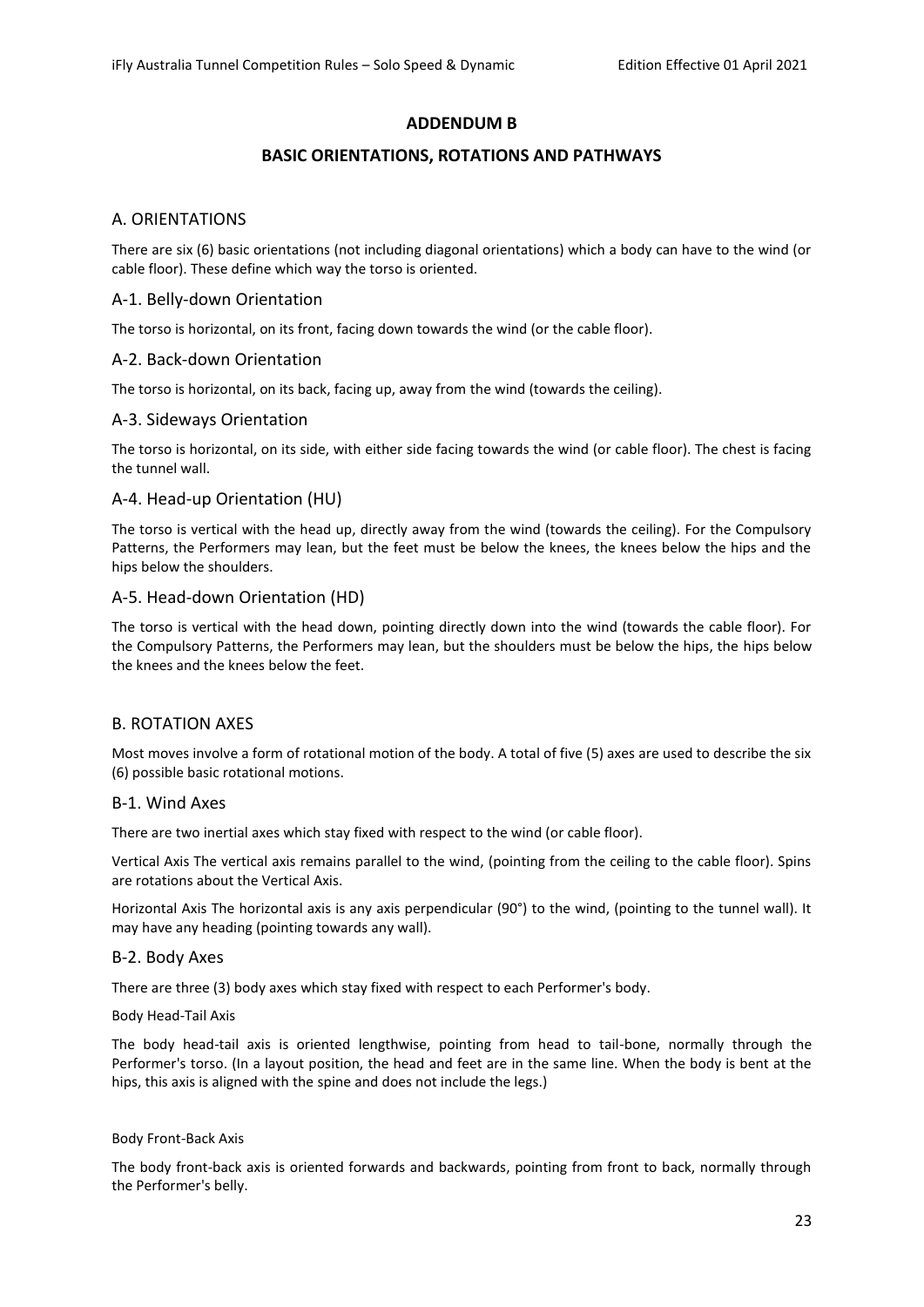Body Left-Right Axis The body left-right axis is oriented sideways, pointing from left to right, normally through the Performer's hips.

# C. BASIC ROTATIONAL ACTIONS

There are six (6) basic rotational actions. Twisting combines rotational actions by adding a rotation about the body head-tail axis during a rotation about the body left-right or front-back axis.

# C-1. Flat Turns

Flat turns involve a rotation about the body front-back axis when that axis is aligned with the vertical axis. The Performer's heading is changing. The body can be belly-down or back-down while performing a flat turn.

# C-2 Pirouettes

Pirouettes involve a rotation about the body head-tail axis when that axis is aligned with the vertical axis. The Performer's heading is changing. The body can be head-up or head-down while performing a pirouette.

# C-3 Barrel Rolls

A barrel roll is a rotation about the body head-tail axis when that axis is aligned with the horizontal axis. A barrel roll may begin and end in a belly-down, back-down or sideways orientation.

#### C-4 Cartwheels

A cartwheel is a head-over-heels rotation about the body front-back axis when that axis is aligned with the horizontal axis. The body passes through a head-up, sideways and/or head-down orientations during the course of a cartwheel. A cartwheel needs not start nor finish in an exact head-up, sideways or head-down orientation. A cartwheel is considered to be a full cartwheel when the head has travelled 360° around the horizontal axis from the point at which it started. A cartwheel may be performed to the right or left.

#### C-5. Loops

A loop is a head-over-heels rotation about the body left-right axis when that axis is aligned with the horizontal axis. The body passes through a head-up, belly-down, head-down and/or back-down orientation during the course of the loop. A loop may begin and end in a head-up, belly-down, headdown and/or back- down orientation. A loop needs not start nor finish in an exact head-up, belly-down, head-down and/or back-down orientation. A loop is considered to be a full loop when the head has travelled 360° around the horizontal axis from the point at which is started. There are two (2) kinds of loops. (Loops are referred to by the direction in which the loop is initiated, since in the case of twisting loops, the direction in which the loop completes may be different from the direction at the start.) Back Loop A back loop is a loop rotation initiated with the torso rotating backwards. Front Loop A front loop is a loop rotation initiated with the torso rotating forwards.

#### C-6. Side Loops (Loops on the Side)

A loop in the sideways orientation is a rotation about the body left-right axis when that axis is aligned with the vertical axis. For example, a Spinning Egg is a true loop on the side.

#### C-7. Twists

Twisting combines rotational actions by adding a rotation about the body head-tail axis during a rotation about the body left-right or front-back axis, aligned with either the horizontal or vertical axis. There are two (2) basic categories of twists.

#### Vertical Twists

A vertical twist is a head-over-heels rotation about the horizontal axis (loop or cartwheel) combined with a rotation about the body head-tail axis. A single or full twist is defined to be a 360° rotation about the body head-tail axis over the course of a 360° loop or cartwheel. The amount of twist contained within a loop or cartwheel is the amount of twisting rotation completed after a 360° looping or cartwheeling rotation has been